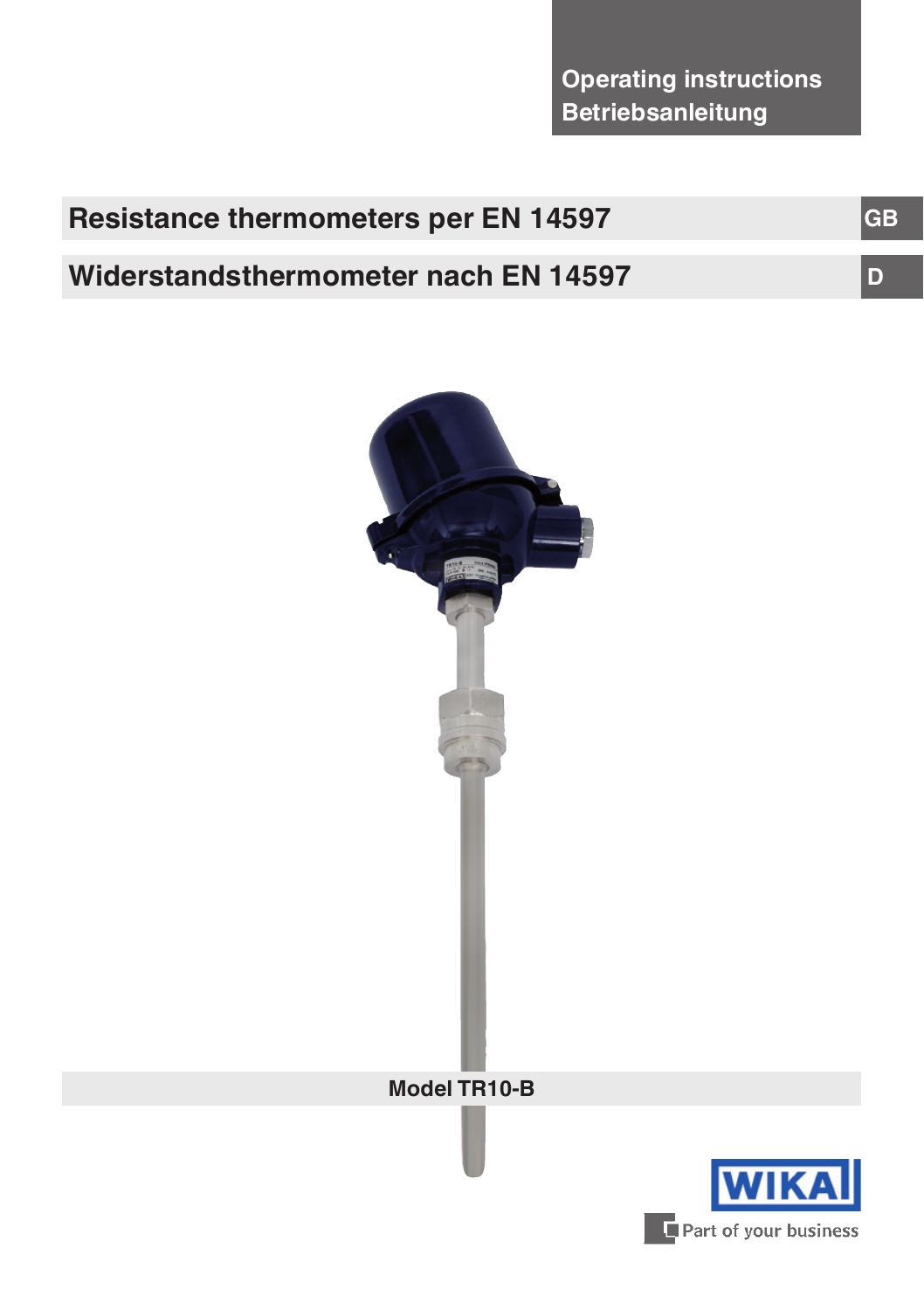| GB Operating instructions RTD per EN 14597   | Page          | $3 - 18$ |
|----------------------------------------------|---------------|----------|
|                                              |               |          |
| <b>D</b> Betriebsanleitung RTD nach EN 14597 | Seite 19 - 33 |          |

© 2011 WIKA Alexander Wiegand SE & Co. KG All rights reserved. / Alle Rechte vorbehalten. WIKA<sup>®</sup> is a registered trademark in various countries. WIKA® ist eine geschützte Marke in verschiedenen Ländern.

Prior to starting any work, read the operating instructions! Keep for later use!

Vor Beginn aller Arbeiten Betriebsanleitung lesen! Zum späteren Gebrauch aufbewahren!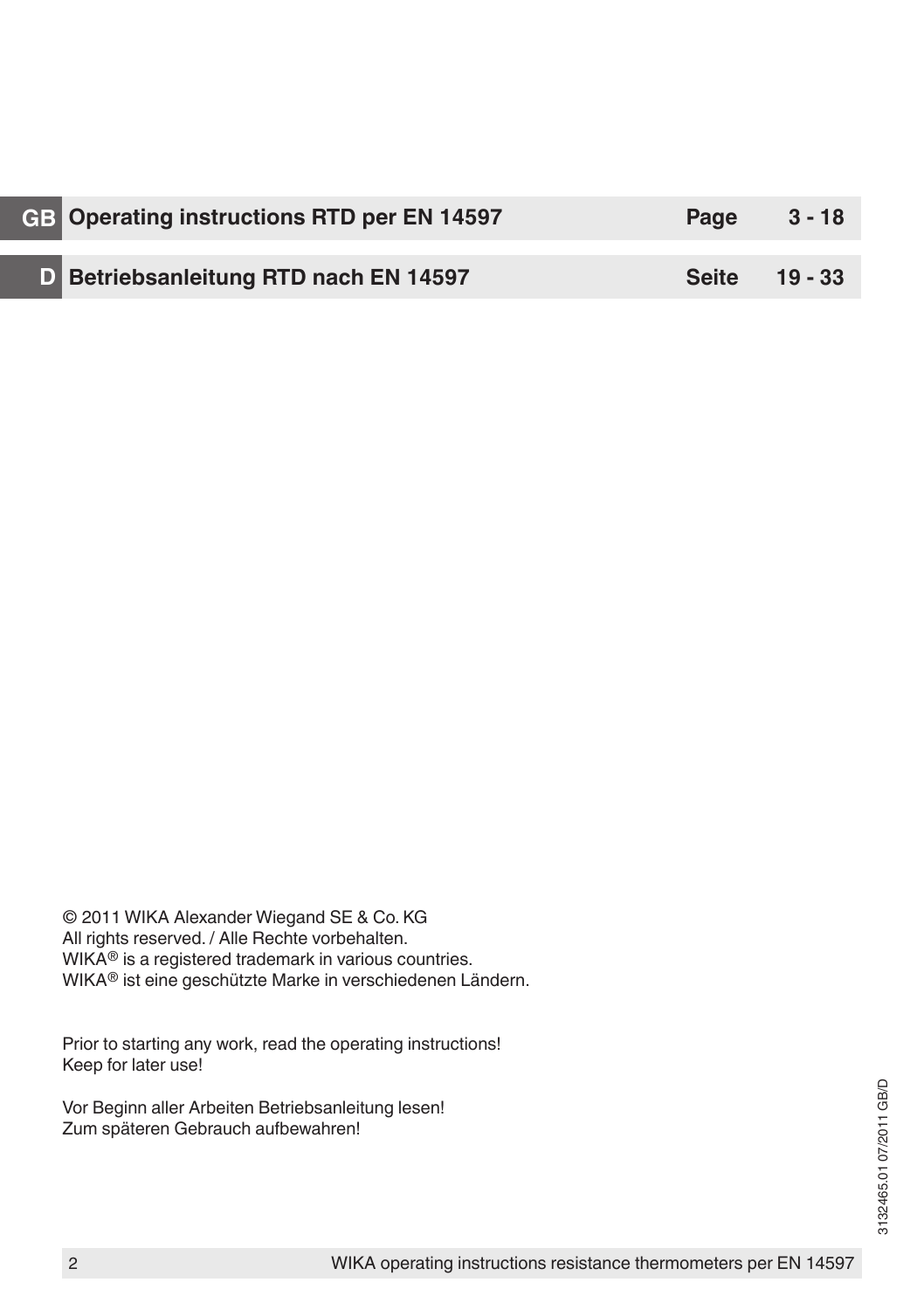# **Contents**

# **Contents**

| 1.               | <b>General information</b>       | 4  |
|------------------|----------------------------------|----|
| 2.               | <b>Safety</b>                    | 5  |
| 3.               | <b>Specifications</b>            | 9  |
| 4.               | <b>Design and function</b>       | 11 |
| 5.               | Transport, packaging and storage | 11 |
| 6.               | <b>Commissioning, operation</b>  | 12 |
| $\overline{7}$ . | <b>Maintenance and cleaning</b>  | 15 |
| 8.               | <b>Faults</b>                    | 15 |
| 9.               | Dismounting, return and disposal | 16 |
|                  |                                  |    |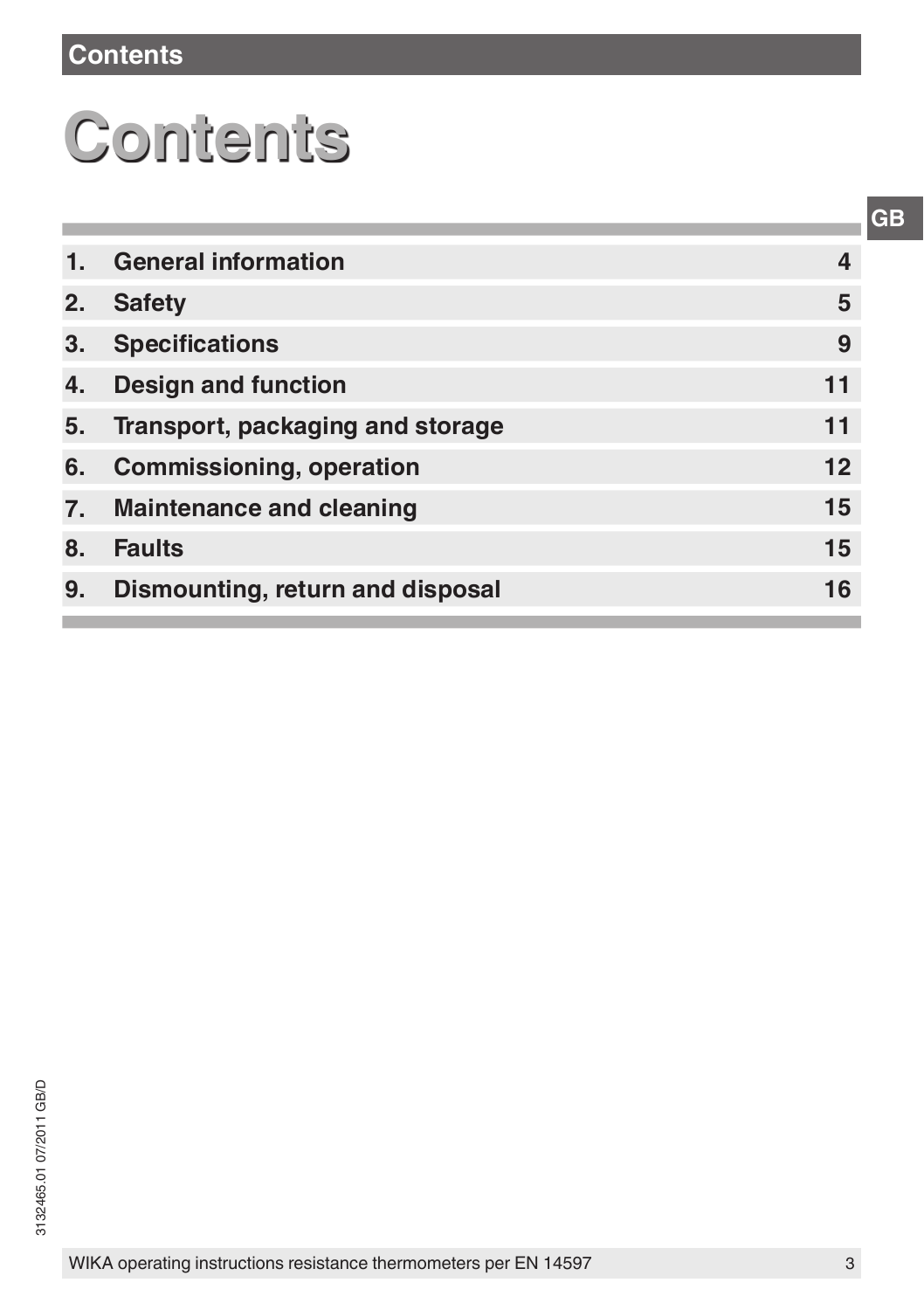# **1. General information**

- The instrument described in the operating instructions has been designed and manufactured using state-of-the-art technology. All components are subject to stringent quality and environmental criteria during production. Our management systems are certified to ISO 9001 and ISO 14001.
- These operating instructions contain important information on handling the instrument. Working safely requires that all safety instructions and work instructions are observed.
- Observe the relevant local accident prevention regulations and general safety regulations for the instrument's range of use.
- The operating instructions are part of the product and must be kept in the immediate vicinity of the instrument and readily accessible to skilled personnel at any time.
- Skilled personnel must have carefully read and understood the operating instructions, prior to beginning any work.
- The manufacturer's liability is void in the case of any damage caused by using the product contrary to its intended use, non-compliance with these operating instructions, assignment of insufficiently qualified skilled personnel or unauthorised modifications to the instrument.
- The general terms and conditions, contained in the sales documentation, shall apply.
- Subject to technical modifications.
- Further information:
	- Internet address: www.wika.de / www.wika.com
	- Application consultant: Tel.: (+49) 9372/132-0
		- Fax: (+49) 9372/132-406
			- E-mail: info@wika.de

## **Explanation of symbols**



#### **WARNING!**

... indicates a potentially dangerous situation that can result in serious injury or death, if not avoided.



## **CAUTION!**

... indicates a potentially dangerous situation that can result in light injuries or damage to equipment or the environment, if not avoided.



#### **Information**

… points out useful tips, recommendations and information for efficient and trouble-free operation.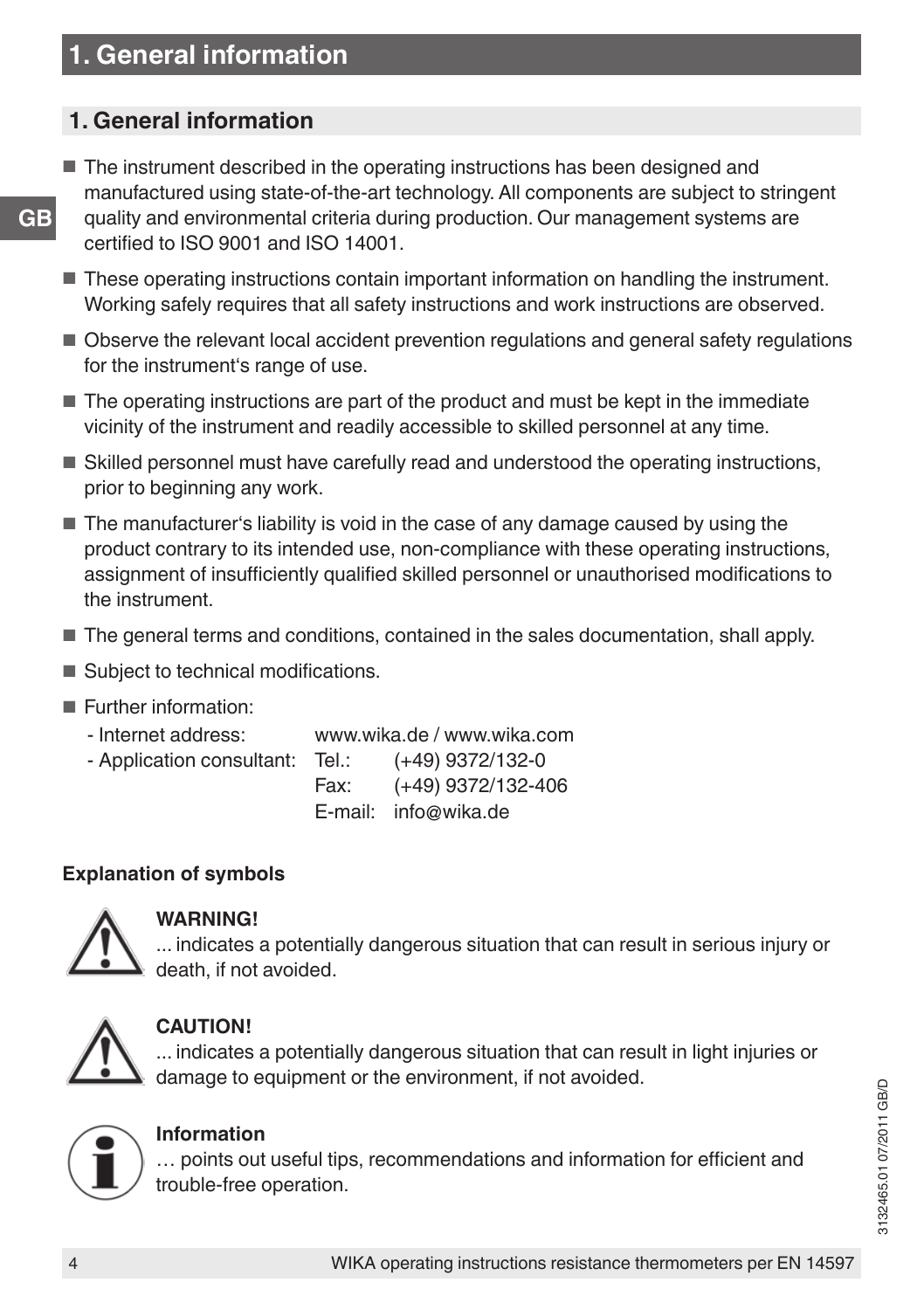# **1. General information / 2. Safety**



#### **DANGER!**

...identifies hazards caused by electric power. Should the safety instructions not be observed, there is a risk of serious or fatal injury.

## **Abbreviations**

**RTD** "**R**esistance **T**emperature **D**etector" = Resistance thermometers

# **2. Safety**



#### **WARNING!**

Before installation, commissioning and operation, ensure that the appropriate thermometer has been selected in terms of measuring range, design and specific measuring conditions.

Choose the thermowell with regard to the maximum pressure and temperature (e.g. rating chart in DIN 43772).

Non-observance can result in serious injury and/or damage to the equipment.



Further important safety instructions can be found in the individual chapters of these operating instructions.

## **2.1 Intended use**

These resistance thermometers are used for temperature measurement in industrial applications.

The resistance thermometer has been designed and built solely for the intended use described here, and may only be used accordingly.

The technical specifications contained in these operating instructions must be observed. Improper handling or operation of the resistance thermometer outside of its technical specifications requires the instrument to be taken out of service immediately and inspected by an authorised WIKA service engineer.

If the resistance thermometer is transported from a cold into a warm environment, the formation of condensation may result in the instrument malfunctioning. Before putting it back into operation, wait for the instrument temperature and the room temperature to equalise.

The manufacturer shall not be liable for claims of any type based on operation contrary to the intended use.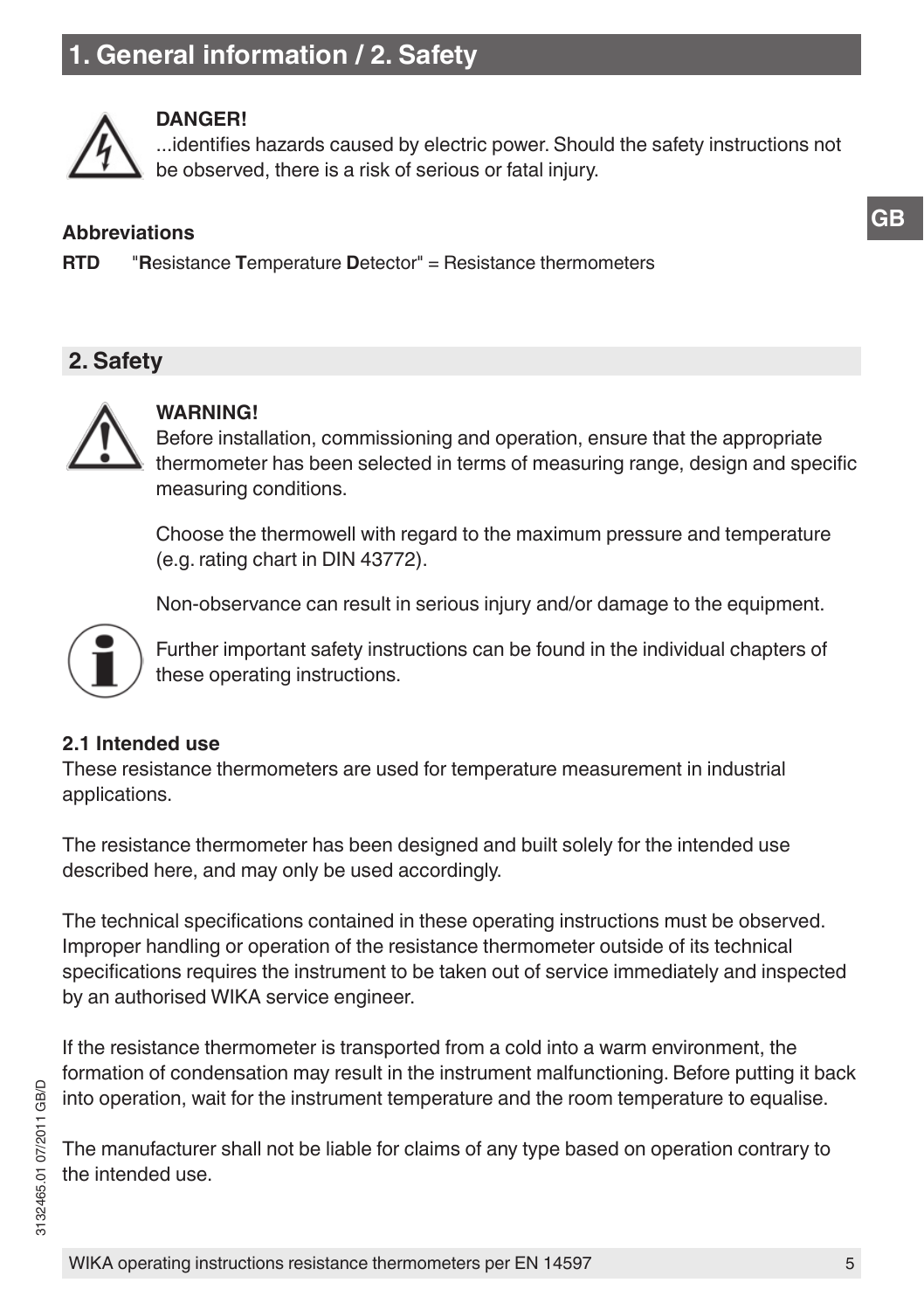## **2.2 Personnel qualification**



**GB**

## **WARNING!**

Risk of injury should qualification be insufficient!

- Improper handling can result in considerable injury and damage to equipment.
- The activities described in these operating instructions may only be carried out by skilled personnel who have the qualifications described below.
- Keep unqualified personnel away from hazardous areas.

### **Skilled personnel**

Skilled personnel are understood to be personnel who, based on their technical training, knowledge of measurement and control technology and on their experience and knowledge of country-specific regulations, current standards and directives, are capable of carrying out the work described and independently recognising potential hazards.

Special operating conditions require further appropriate knowledge, e.g. of aggressive media.

## **2.3 Special hazards**



#### **WARNING!**

For hazardous media such as oxygen, acetylene, flammable or toxic gases or liquids, and refrigeration plants, compressors, etc., in addition to all standard regulations, the appropriate existing codes or regulations must also be followed.



# **WARNING!**

Protection from electrostatic discharge (ESD) required. The proper use of grounded work surfaces and personal wrist straps is required when working with exposed circuitry (printed circuit boards), in order to prevent static discharge from damaging sensitive electronic components.

To ensure safe working on the instrument, the operating company must ensure

- that suitable first-aid equipment is available and aid is provided whenever required,
- that the operating personnel are regularly instructed in all topics regarding work safety, first aid and environmental protection, and know the operating instructions, in particular the section on safety instructions.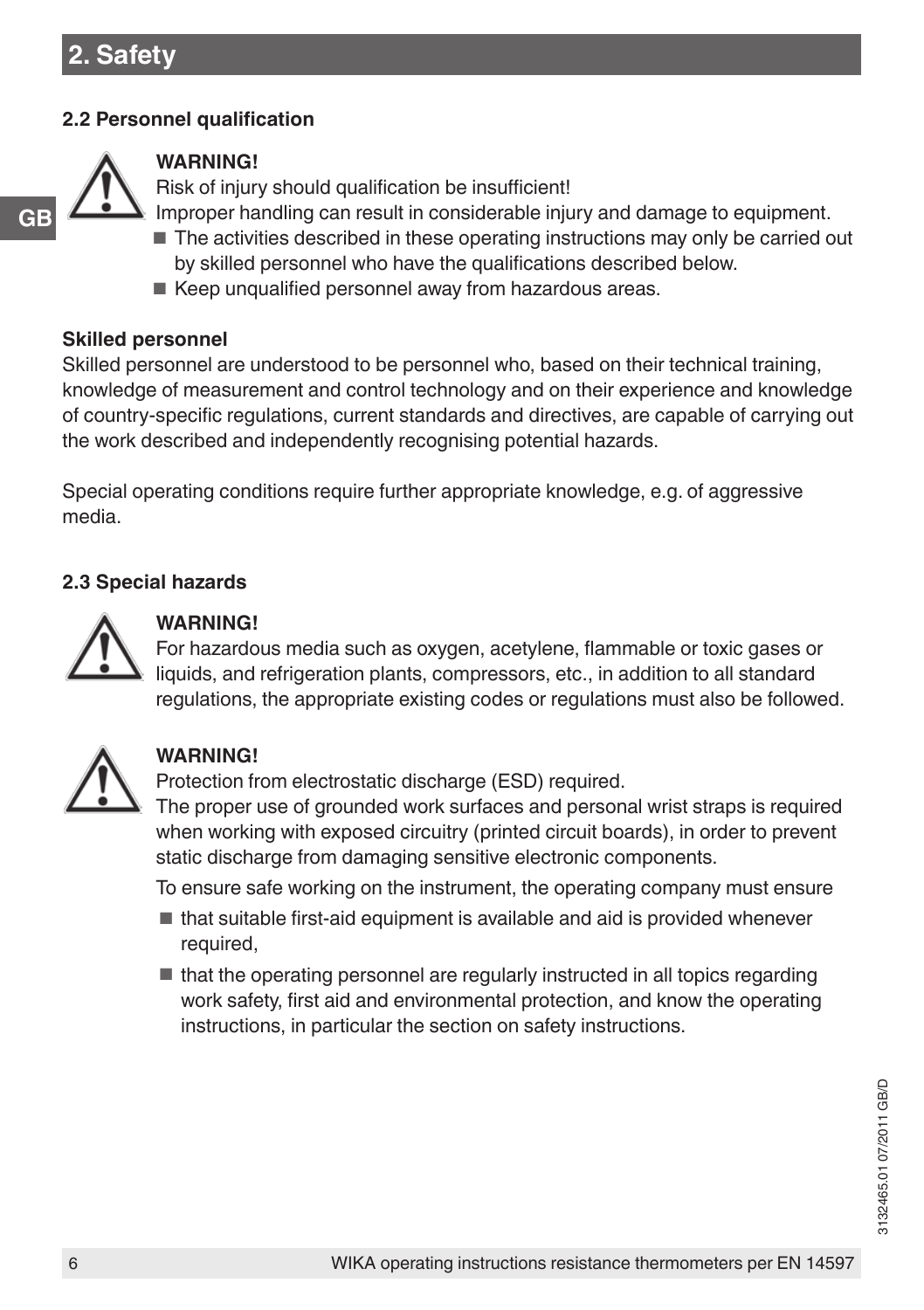# **2. Safety**



#### **DANGER!**

Danger of death caused by electric current Upon contact with live parts, there is a direct danger of death.

Electrical instruments may only be installed and connected by skilled electrical personnel.

Operation using a defective power supply unit (e.g. short circuit from the mains voltage to the output voltage) can result in life-threatening voltages at the instrument!



#### **WARNING!**

Residual media in dismounted instruments can result in a risk to persons, the environment and equipment. Take sufficient precautionary measures.

Do not use this instrument in safety or Emergency Stop devices. Incorrect use of the instrument can result in injury.

Should a failure occur, aggressive media with extremely high temperature and under high pressure or vacuum may be present at the instrument.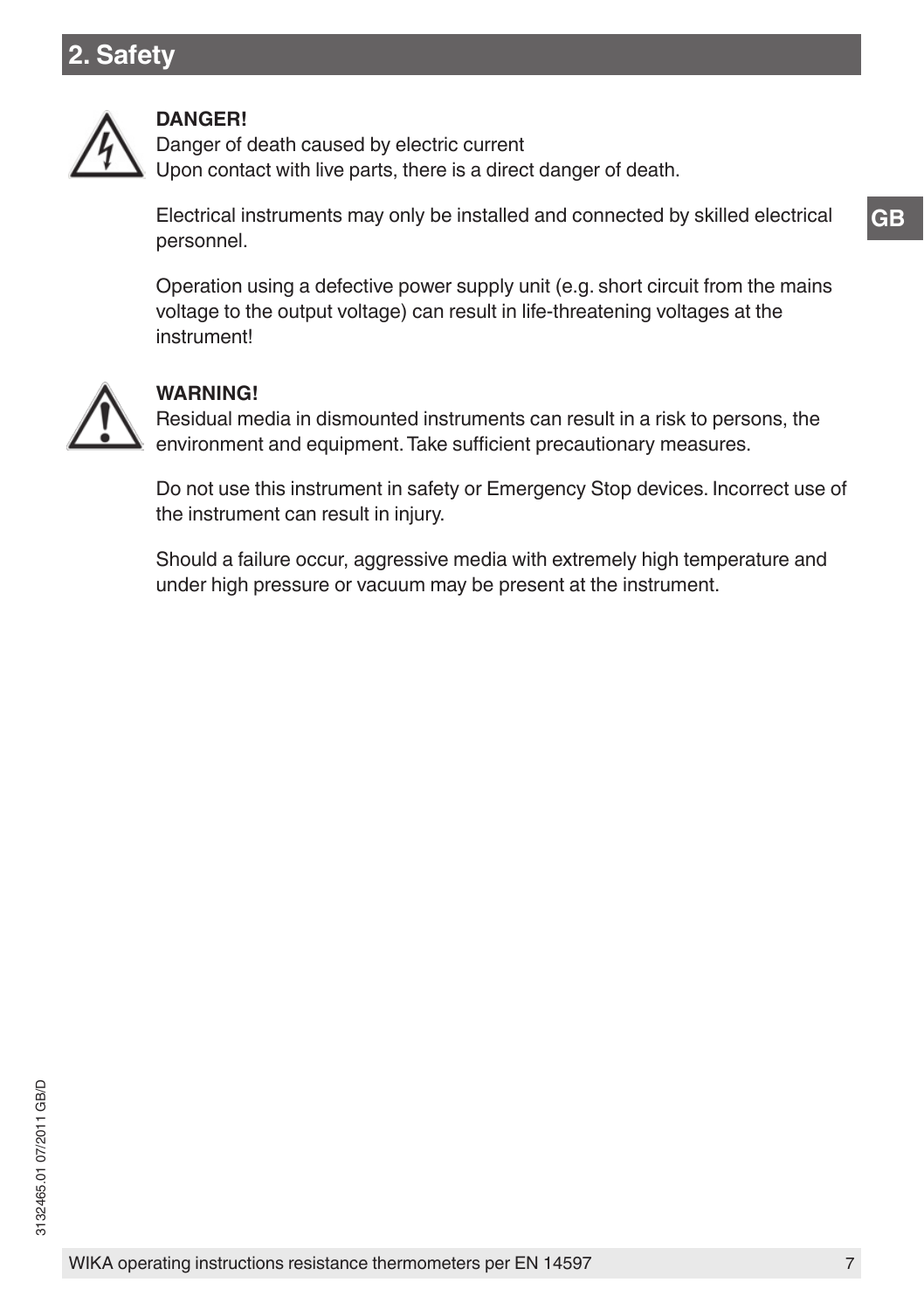# **2. Safety**

## **2.4 Labelling / Safety marks**



**WIKA** 

Sensor in accordance with standard

Year of manufacture

**EN 60751** 

Sensor

- W Wire-wound resistor
- Additional label



■ Product label for measuring insert TR10-A



#### **Explanation of symbols**



Before mounting and commissioning the instrument, ensure you read the operating instructions!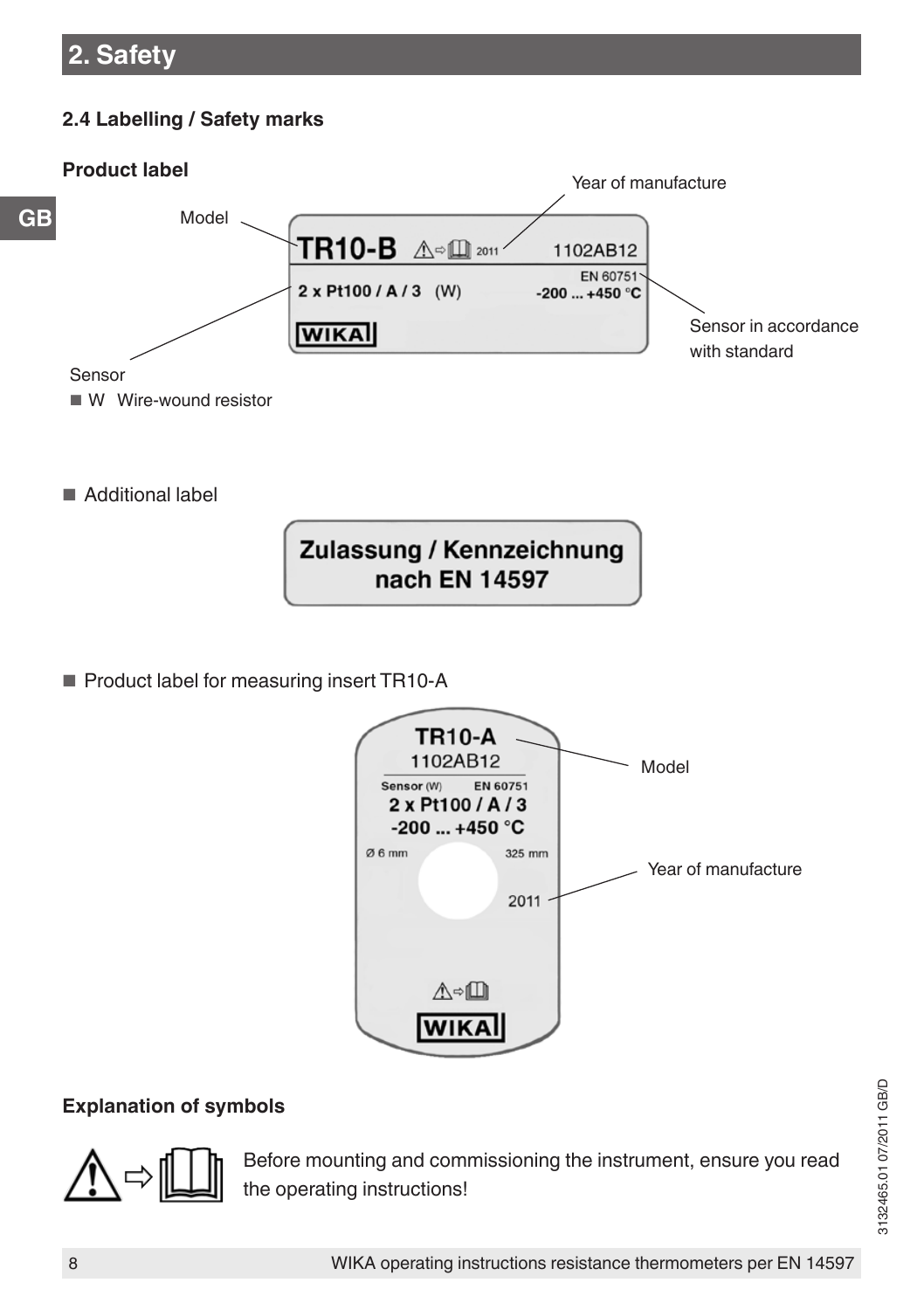# **3. Specifications**

# **3. Specifications**

#### **3.1 Resistance thermometer**

#### **Sensor connection method**

- 2-wire The lead resistance is recorded as an error in the measurement.
- 3-wire With a cable length of approx. 30 m or longer, measuring errors can occur.
- 4-wire The internal lead resistance of the connecting wires is negligible.

#### **Sensor tolerance value per DIN EN 60751**

- Class B
- Class A
- Class AA

The combinations of a 2-wire connection with class A or class AA are not permissible, since the lead resistance of the measuring insert negates the higher sensor accuracy.

#### **Basic values and limiting errors**

Basic values and limiting errors for the platinum measurement resistances are laid down in DIN EN 60751.

The nominal value of Pt100 sensors is 100  $\Omega$  at 0 °C.

The temperature coefficient  $\alpha$  can be stated simply to be between 0 °C and 100 °C with:

$$
\alpha=3.85~\cdot~10^{\text{-}3}\text{ }^\circ\text{C}^{\text{-}1}
$$

The relationship between temperature and electrical resistance is described by polynomialss, which are also defined in DIN EN 60751. Moreover, this standard specifies the basic values in °C steps in tabular form.

| <b>Class</b> | Temperature range       |                         | Tolerance value in °C                 |
|--------------|-------------------------|-------------------------|---------------------------------------|
|              | Wire-wound (W)          | Thin-film (F)           |                                       |
| B            | $-196+600 °C$           | $-50+500$ °C            | $\pm (0.30 + 0.0050 \mid t \mid)^{1}$ |
| A            | $-100+450$ °C           | $-30+300$ °C            | $\pm (0.15 + 0.0020 \mid t \mid)^1$   |
| AA           | $-50+250$ °C $^{\circ}$ | $0 \dots 150^{\circ}$ C | $\pm (0.10 + 0.0017 \mid t \mid)^1$   |

1) It I is the value of the temperature in  $\mathrm{C}$  without consideration of the sign.

#### **Bold: Standard version**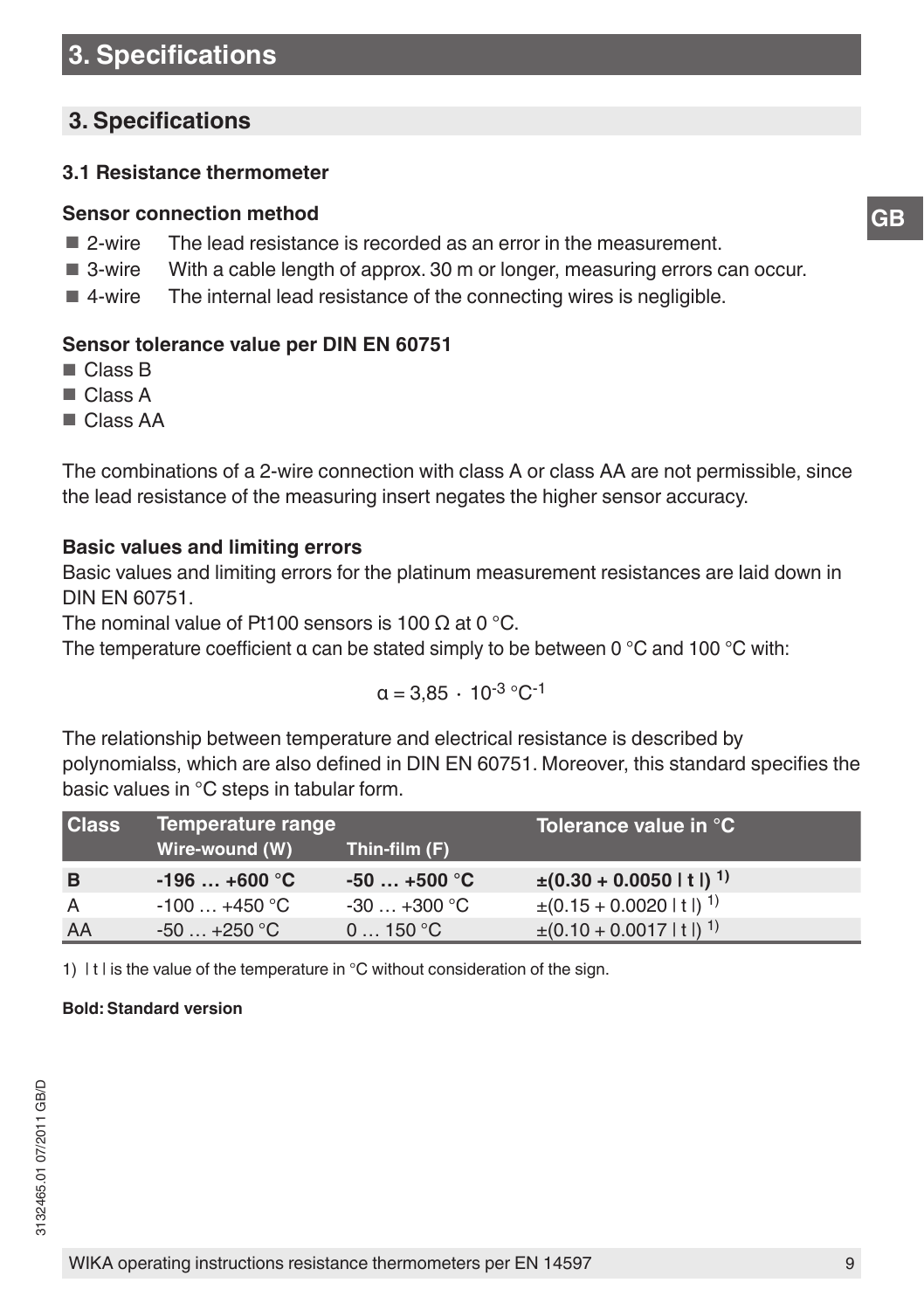**GB**

| <b>Temperature</b> | Resistance value in $\Omega$ |                |                 |
|--------------------|------------------------------|----------------|-----------------|
| $\ln$ °C (ITS 90)  | <b>Class B</b>               | <b>Class A</b> | <b>Class AA</b> |
| $-196$             | 19.69  20.80                 |                | -               |
| $-100$             | 59.93  60.58                 | 60.1160.40     | ۰               |
| $-50$              | 80.0980.52                   | 80.21  80.41   | 80.23  80.38    |
| $-30$              | 88.04  88.40                 | 88.14  88.30   | 88.16  88.28    |
| $\mathbf 0$        | 99.88  100.12                | 99.94  100.06  | 99.96  100.04   |
| 20                 | 107.64  107.95               | 107.72  107.87 | 107.74  107.85  |
| 100                | 138.20  138.81               | 138.37  138.64 | 138.40  138.61  |
| 150                | 156.93  157.72               | 157.16  157.49 | 157.91  157.64  |
| 250                | 193.54  194.66               | 193.86  194.33 | 193.91  194.29  |
| 300                | 211.41  212.69               | 211.78  212.32 | ۰               |
| 450                | 263.31  265.04               | 263.82  264.53 | -               |
| 500                | 280.04  281.91               |                |                 |
| 600                | 312.65  314.77               |                | -               |

#### **Resistance values and tolerance values with selected temperatures (Pt100)**

This table represents the calibration process with predefined temperatures.

This means if a temperature standard is available, the resistance value of the test piece must lie within the limits specified above.

#### **3.2 Instrument requirement per EN 14597**

## **WARNING!**

Follow the requirements of EN 14597 "Temperature control devices".

The devices are only certified as a unit (thermometer in conjunction with a model TW35X thermowell). The approval is only valid for measurements in liquids, e.g. water, oil.

**IP ingress protection** (e.g. the cable gland in conjunction with the lead) at least IP 40 per EN 60529

#### **Minimum immersion depth (medium)**

80 mm

**Nominal pressure rating for the thermowell**

 $PN = 40$  bar at  $T_{max} = 400$  °C

## **Maximum ambient temperature for the connection head:**

 $T<sub>u</sub> = 100 °C$ 

Possible temperature restriction through use of a cable gland/connecting cable. The lowest value is always used.

## **Time constant**

< 25 seconds at 0.3 m/s tip velocity

For further specifications see relevant WIKA data sheet or order documentation.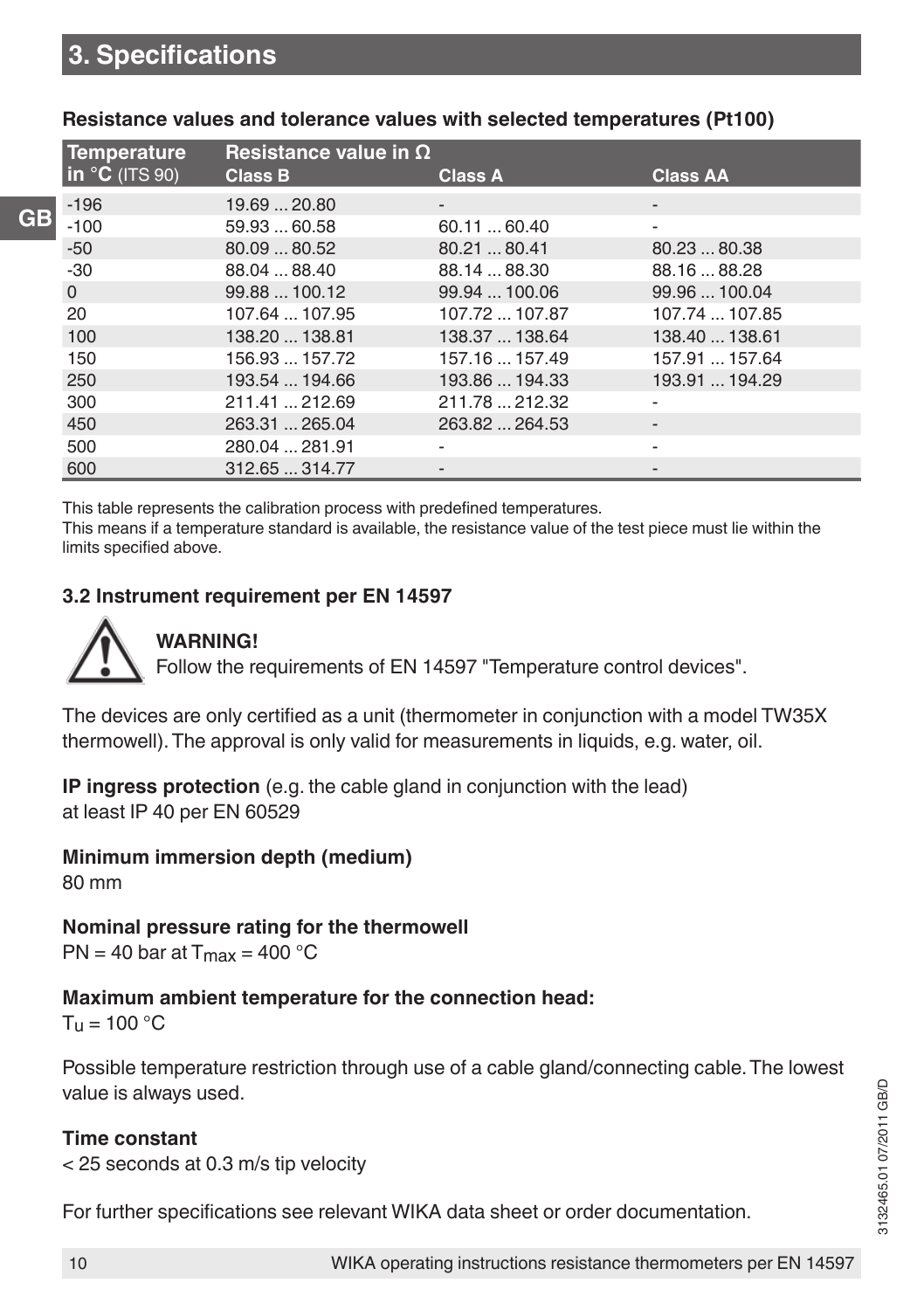# **4. Design and function**

## **4.1 Description**

These resistance thermometers detect temperatures in processes. These thermometers are suitable for low and medium process requirements, depending on the design.

They are assembled as thermometers with a connection head. Optinal a transmitter can be mounted into the connection head. For this temperature transmitter, an own operating instructions will be enclosed.

Using these thermometers without a thermowell is not permitted.

## **4.2 Scope of delivery**

Cross-check scope of delivery with the delivery note.

# **5. Transport, packaging and storage**

#### **5.1 Transport**

Check the instrument for any damage that may have been caused during transportation. Obvious damage must be reported immediately.

#### **5.2 Packaging**

Do not remove packaging until just before mounting.

Keep the packaging as it will provide optimum protection during transport (e.g. change in installation site, sending for repair).

## **5.3 Storage**

#### **Permissible conditions at the place of storage:**

- Storage temperature:
	- Instruments without built-in transmitter: -40 ... +85 °C

Instruments with built-in transmitter: see operating instructions of the transmitter in question

 $\blacksquare$  Humidity: 35 ... 85 % relative humidity (no condensation)

## **Avoidance of exposure to the following factors:**

- Direct sunlight or proximity to hot objects
- Mechanical vibration, mechanical shock (putting it down hard)
- Soot, vapour, dust and corrosive gases
- Potentially explosive environments, flammable atmospheres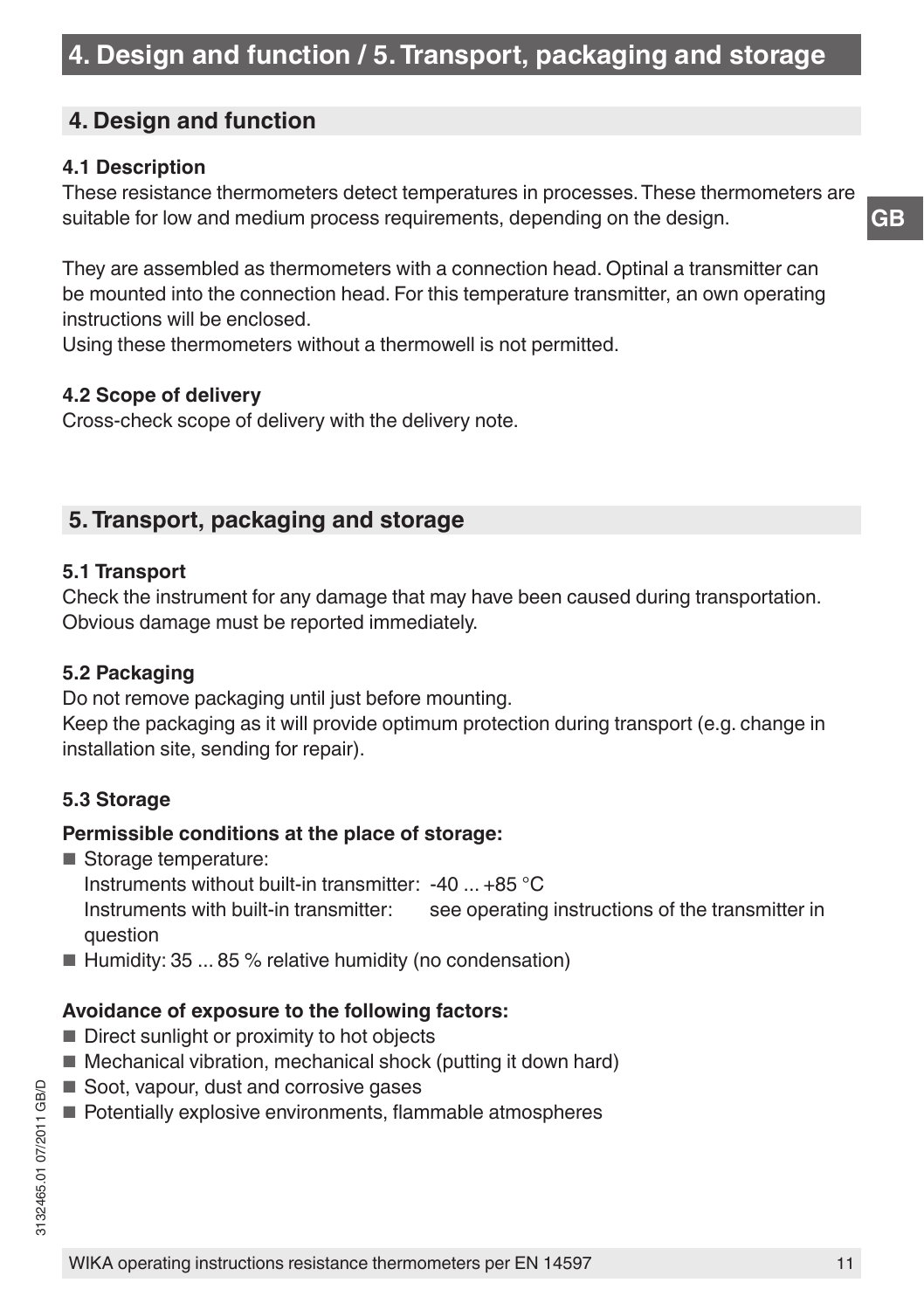# **5. Transport, packaging and storage / 6. Commissioning, ...**

Store the instrument in its original packaging in a location that fulfils the conditions listed above. If the original packaging is not available, pack and store the instrument as described below:

- 1. Wrap the instrument in an antistatic plastic film.
- 2. Place the instrument, along with shock-absorbent material, in the packaging.
- 3. If stored for a prolonged period of time (more than 30 days), place a bag containing a desiccant inside the packaging.



## **WARNING!**

Before storing the instrument (following operation), remove any residual media. This is of particular importance if the medium is hazardous to health, e.g. caustic, toxic, carcinogenic, radioactive, etc.

# **6. Commissioning, operation**



#### **WARNING!**

When the thermometer is mounted, the temperature must not drop below the allowed operating temperature (environment, medium) or exceed it, even when taking convection and heat radiation into account!



## **WARNING!**

Thermometers must be earthed if dangerous voltages could be expected at the connection wires (caused, for example, by mechanical damage, electrostatic discharge or induction)!

## **6.1 Electrical connection**



#### **CAUTION!**

■ Damage to cables and wires, and to connection points must be avoided ■ Flying leads with bare ends must be finished with ferrule ends (cable preparation)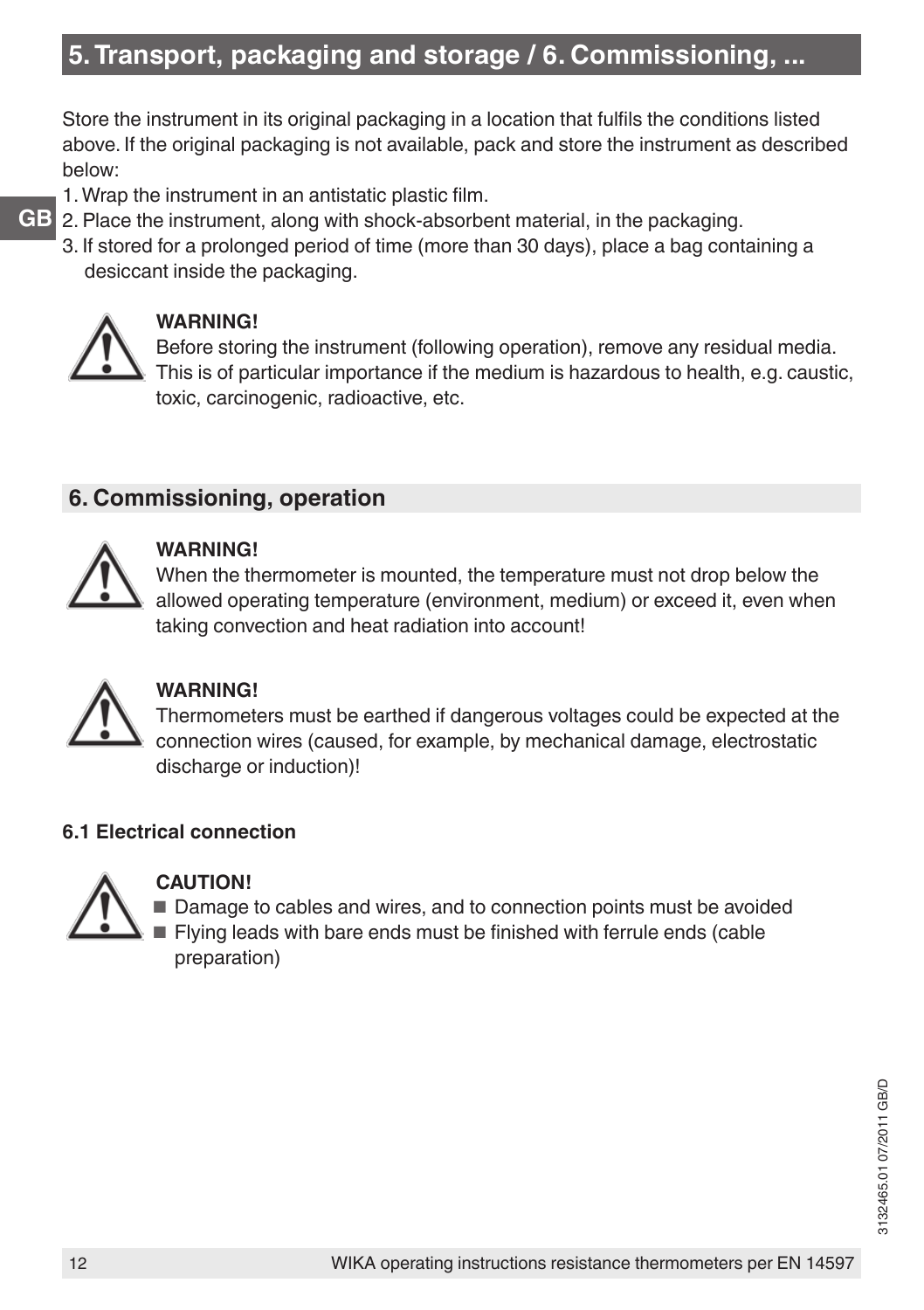# **6. Commissioning, operation**

The electrical connection is to be made according to the sensor connections/pin assignments shown below:

## **Resistance thermometer with terminal block**



## **6.2 Cable connections**

The cable gland must be optimally sealed, to ensure that the required protection class is reached.

## **Requirements for meeting ingress protection**

- Only use cable glands within their indicated clamping range (cable diameter suitable for the cable gland)
- $\blacksquare$  Do not use the lower clamping area with very soft cable types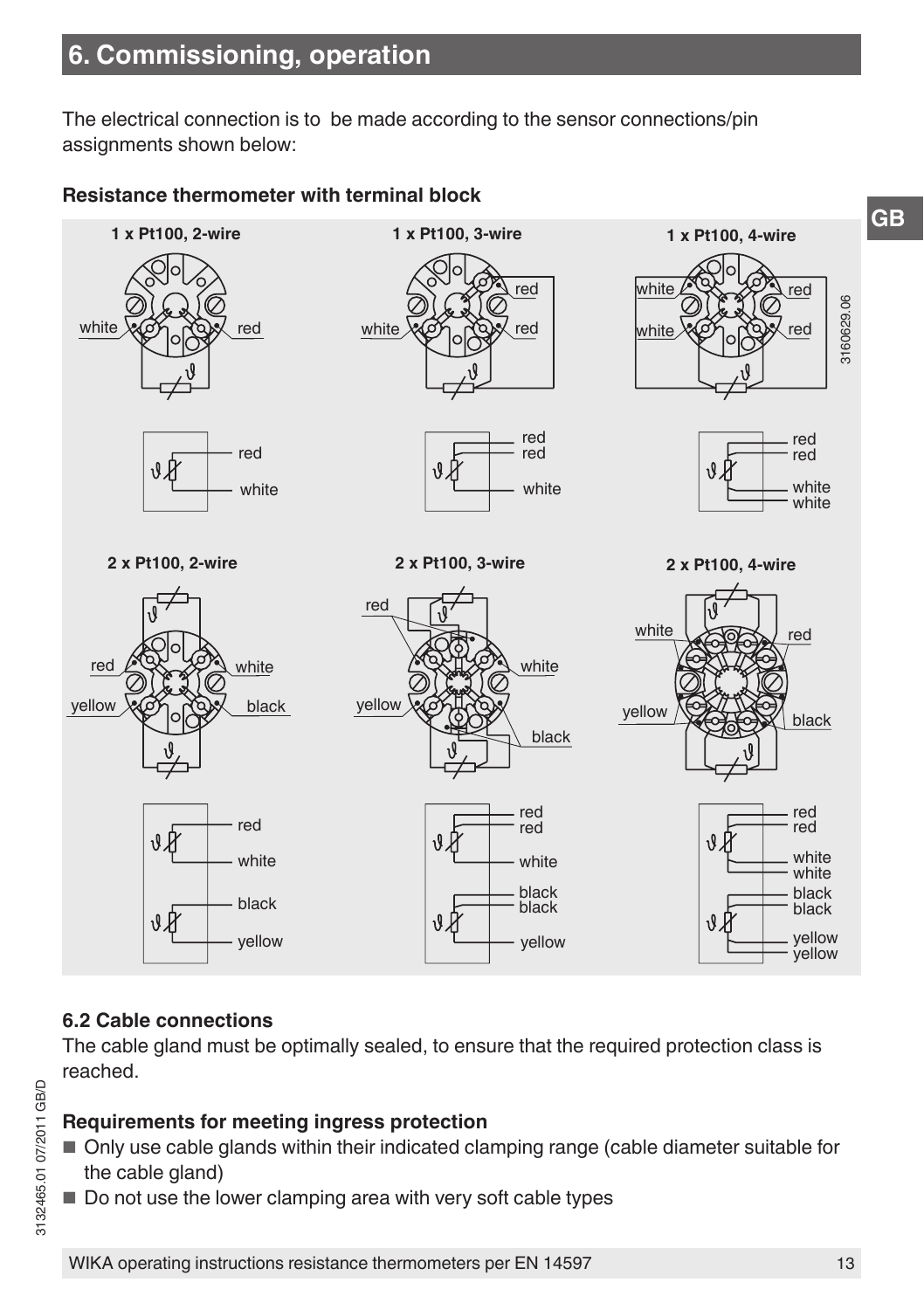# **6. Commissioning, operation**

- Only use circular cross-section cables (if necessary, slightly oval in cross-section)
- Do not twist the cable
- Repeated opening/closing is possible; however only if necessary, as it might have a detrimental effect on the protection class
- For cable with a pronounced cold-flow behaviour the screw connection must be fully tightened

#### **6.3 Parallel threads**

**GB**

If the thermometer connecting head, neck tube, thermowell or process connection are connected to parallel threads (e.g.  $G \frac{1}{2}$ , M20 x 1,5 ...), these threads must be secured by means of seals preventing liquids from penetrating into the thermometer.

As standard, WIKA uses copper profile seals for the connection between the neck tube and the thermowell, and flat paper seals for the connection of the connection head and the extension neck or thermowell.

If the thermometer and the thermowell are already connected, the seals will already be mounted. The plant operator must check whether the seals are suitable for the operating conditions and must replace them, if necessary, with suitable seals.

For thermometers without a thermowell, and/or where these are delivered separately, the seals are not included and must be ordered separately.

Tighten the threads by hand when carrying out the final assembly on the plant. This will correspond to the delivery status of the premounted components. The final tightening torque should be applied using a spanner (half rotation).



The seals must be replaced after dismantling!



The seals can be ordered from WIKA, indicating the WIKA order number and/or the designation (see table).

| <b>WIKA</b><br><b>Order No.</b> | <b>Description</b>                       | <b>Suitable for threads</b> |
|---------------------------------|------------------------------------------|-----------------------------|
| 1605933                         | $D15 \times D21 \times 1 - NP$ -Univ     | $M24 \times 1.5$            |
| 0479632                         | per DIN 7603 D16.2 x D21.9 x 1.5 -2.0060 | M24 x 1.5                   |
|                                 |                                          | (Head neck tube/thermowell) |

Legend:

NP-Univ ≙ Novapress universal  $(2.0060 - E-Cu57)$  per DIN 1708)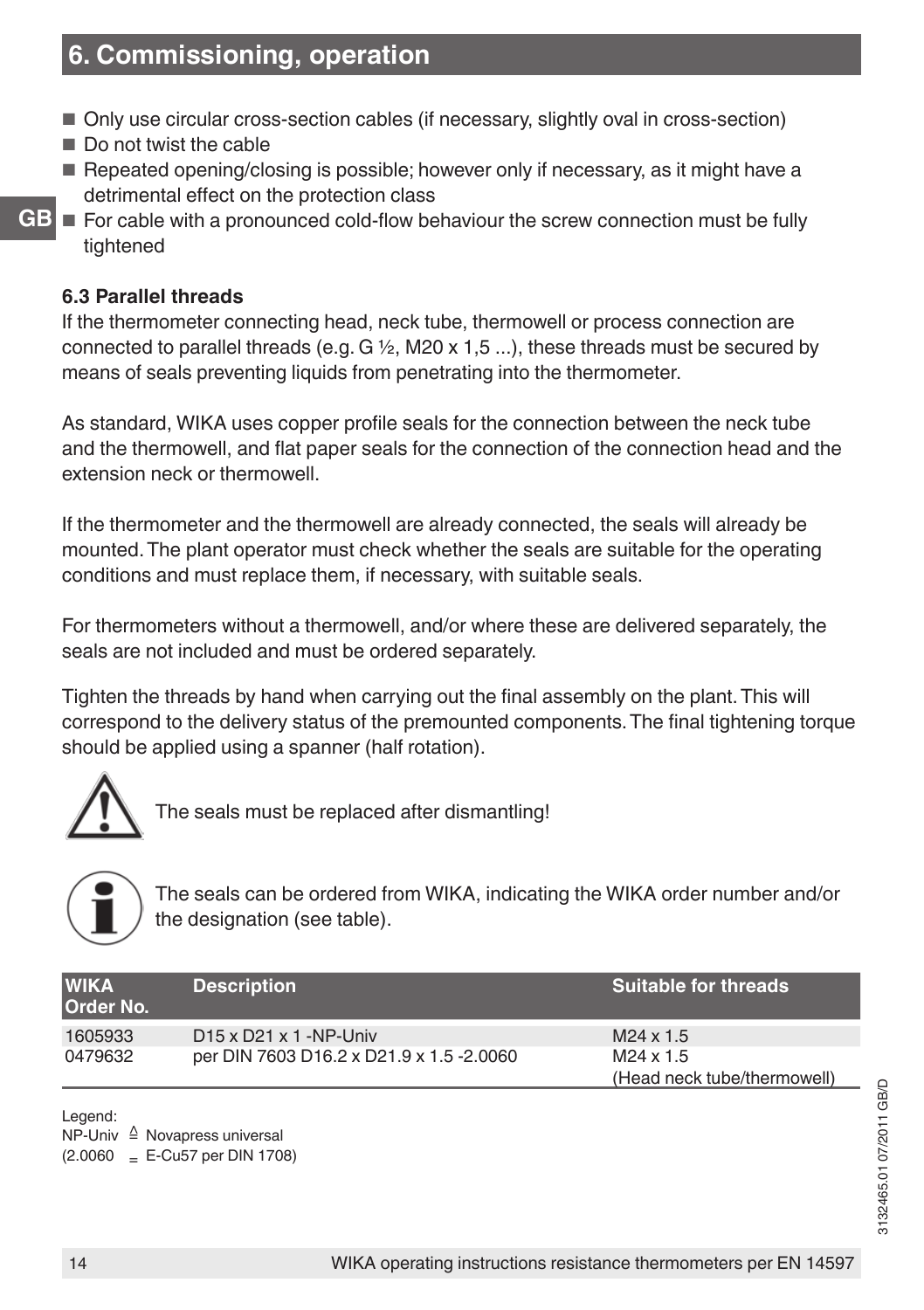# **7. Maintenance and cleaning**

## **7.1 Maintenance**

This resistance thermometer is maintenance-free. Repairs must only be carried out by the manufacturer.

# **7.2 Cleaning**



#### **CAUTION!**

- Clean the instrument with a moist cloth.
- Electrical connections must not come into contact with moisture.
- Wash or clean the dismounted instrument before returning it, in order to protect personnel and the environment from exposure to residual media.
- Residual media in dismounted instruments can result in a risk to persons, the environment and equipment. Take sufficient precautionary measures.



For information on returning the instrument see chapter "9.2 Return".

# **8. Faults**

| <b>Faults</b>                                               | Causes                                                                                            | <b>Measures</b>                                                                                                                                   |
|-------------------------------------------------------------|---------------------------------------------------------------------------------------------------|---------------------------------------------------------------------------------------------------------------------------------------------------|
| No signal/ line breakage                                    | Mechanical load too high or<br>overtemperature                                                    | Replace probe or measuring insert with<br>a suitable design                                                                                       |
| Erroneous measured<br>values                                | Sensor drift caused by<br>overtemperature                                                         | Replace probe or measuring insert with<br>a suitable design                                                                                       |
|                                                             | Sensor drift caused by chemical<br>attack                                                         | Use a design with thermowell                                                                                                                      |
| Erroneous measured<br>values (too low)                      | Entry of moisture into cable or<br>measuring insert                                               | Replace probe or measuring insert with<br>a suitable design                                                                                       |
| Erroneous measured<br>values and response<br>times too long | Wrong mounting geometry, for<br>example mounting depth too deep or<br>heat dissipation too high   | The temperature-sensitive area of the<br>sensor must be inside the medium,<br>and surfaces must be isolated                                       |
|                                                             | Deposits on the sensor or thermowell                                                              | Remove deposits                                                                                                                                   |
| Measurement signal<br>"comes and goes"                      | Cable break in connecting cable or<br>loose contact caused by mechanical<br>overload              | Replace probe or measuring insert<br>with a suitable design, for example<br>equipped with a strain relief or a<br>thicker conductor cross-section |
| Corrosion                                                   | Composition of the medium not<br>as expected or modified or wrong<br>thermowell material selected | Analyse medium and then select a<br>more-suitable material or replace<br>thermowell regularly                                                     |
| Signal interference                                         | Stray currents caused by electric<br>fields or earth loops                                        | Use shielded connecting cables, and<br>increase the separation from motors<br>and power cables.                                                   |
|                                                             | Earth circuits                                                                                    | Eliminate potential differences by<br>using galvanically isolated transmitter<br>power supplies or transmitters.                                  |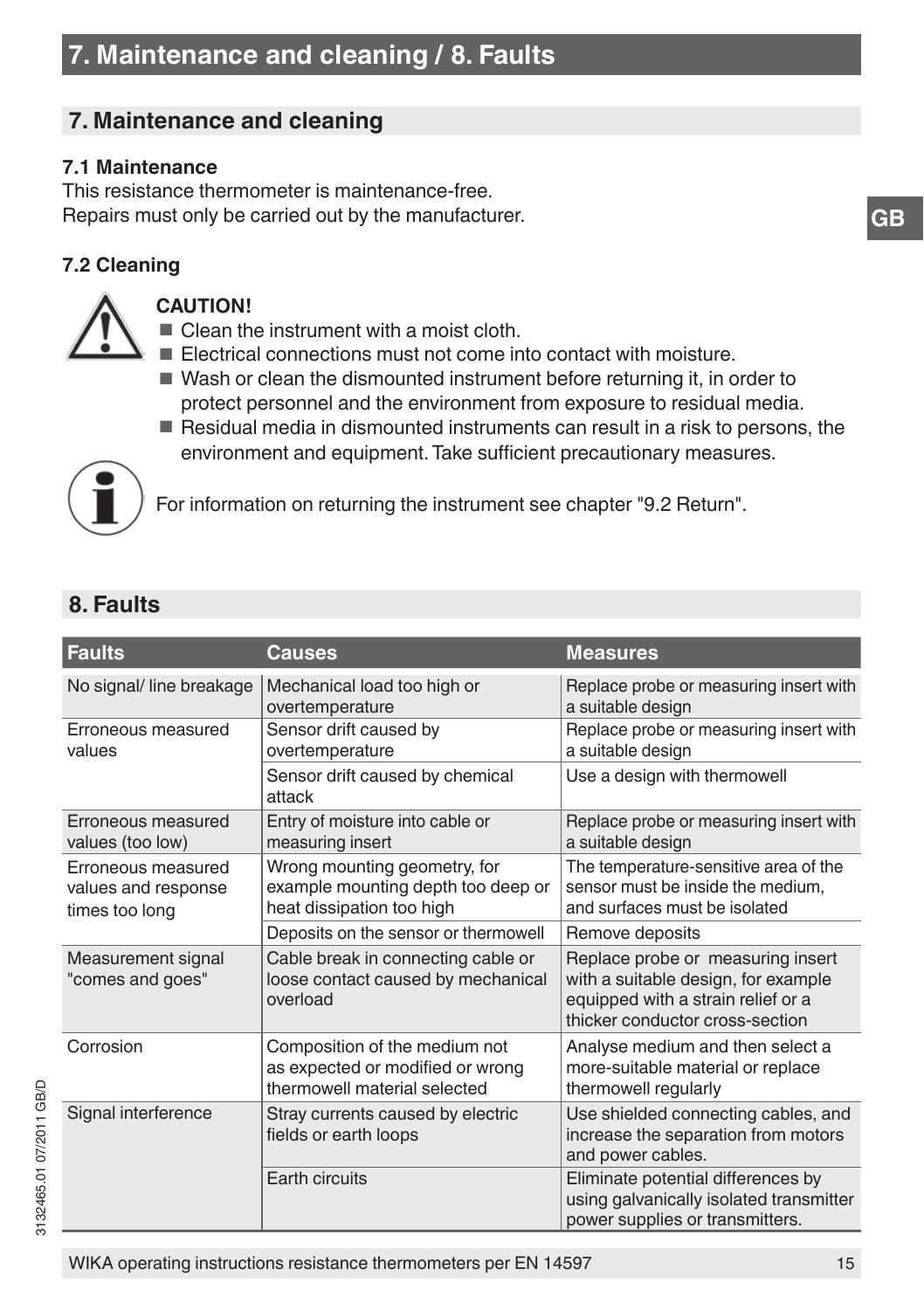# **8. Faults / 9. Dismounting, return and disposal**



#### **CAUTION!**

If faults cannot be eliminated by means of the measures listed above, the instrument must be shut down immediately, and it must be ensured that pressure and/or signal are no longer present, and it must be prevented from being inadvertently put back into service. In this case, contact the manufacturer. If a return is needed, follow the instructions given in chapter "9.2 Return".

# **9. Dismounting, return and disposal**



#### **WARNING!**

Residual media in dismounted instruments can result in a risk to persons, the environment and equipment. Take sufficient precautionary measures.

#### **9.1 Dismounting**



# **WARNING!**

Risk of burns!

Let the instrument cool down sufficiently before dismounting! During dismounting there is a risk of dangerously hot pressure media escaping.

Only disconnect the resistance thermometer and the thermowell once the system has been depressurised!

## **9.2 Return**



#### **WARNING!**

Absolutely observe the following when shipping the instrument: All instruments delivered to WIKA must be free from any kind of hazardous substances (acids, leachate, solutions, etc.).

When returning the instrument, use the original packaging or a suitable transport package.

## **To avoid damage:**

- 1. Wrap the instrument in an antistatic plastic film.
- 2. Place the instrument, along with shock-absorbent material, in the packaging. Place shock-absorbent material evenly on all sides of the shipping box.
- 3. If possible, place a bag containing a desiccant inside the packaging.
- 4. Label the shipment as carriage of a highly sensitive measuring instrument.

Enclose the completed return form with the instrument.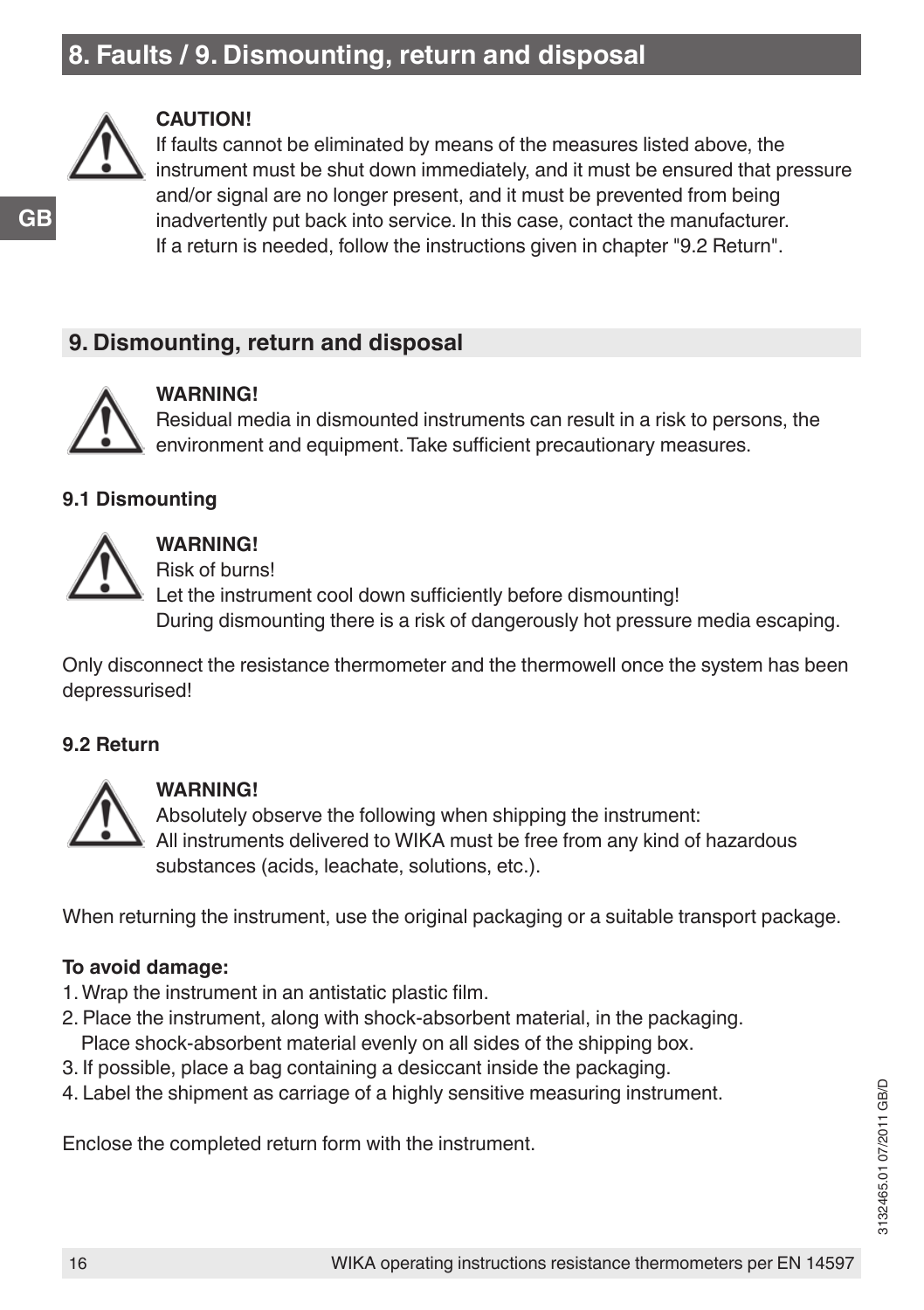# **9. Dismounting, return and disposal**



The return form is available on the internet: **www.wika.com / Service / Return**

#### **9.3 Disposal**

Incorrect disposal can put the environment at risk.

Dispose of instrument components and packaging materials in an environmentally compatible way and in accordance with the country-specific waste disposal regulations.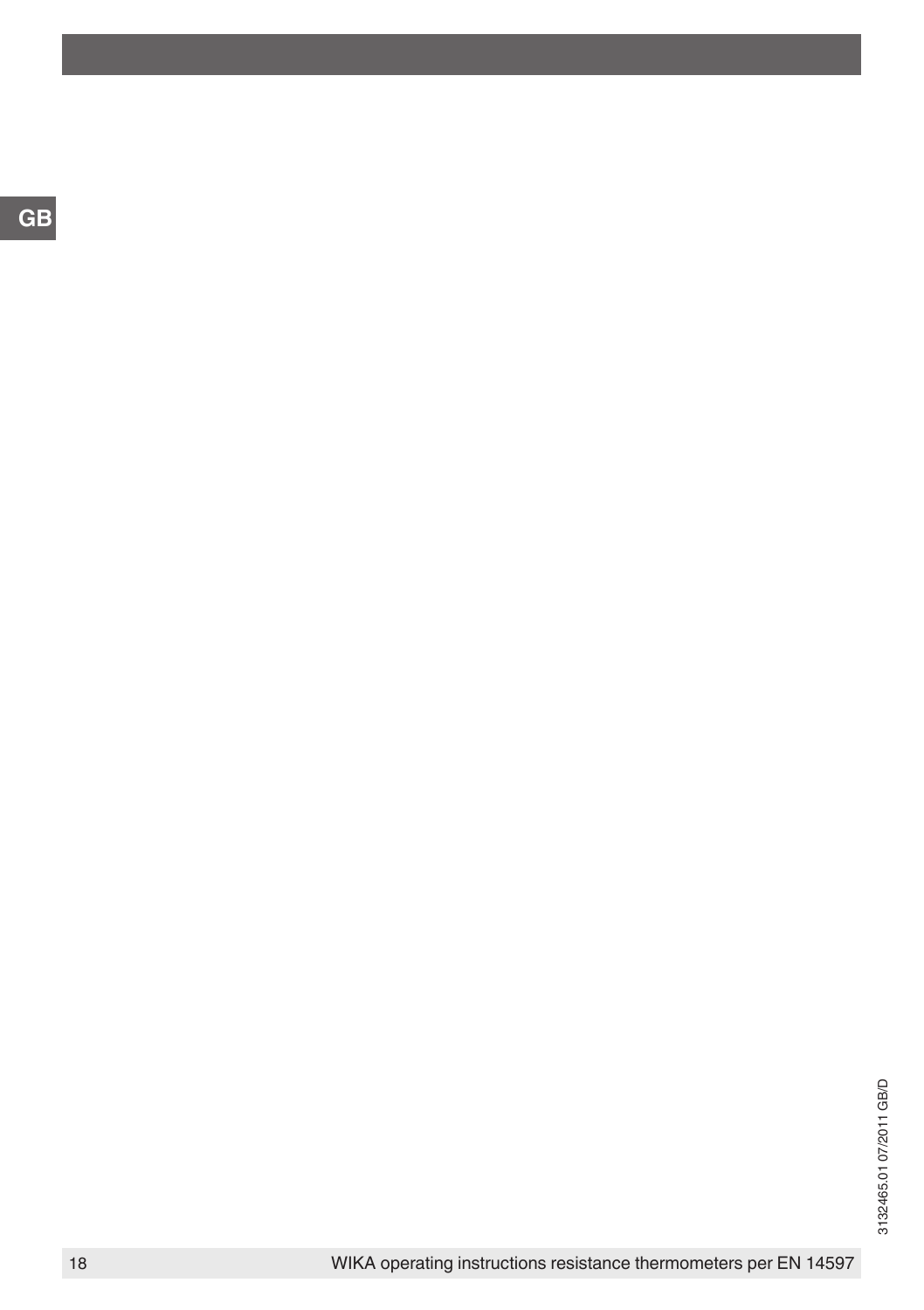# **Inhalt**

# **Inhalt**

| 1.               | <b>Allgemeines</b>                        | 20 |
|------------------|-------------------------------------------|----|
| 2.               | <b>Sicherheit</b>                         | 21 |
| 3.               | <b>Technische Daten</b>                   | 25 |
| 4.               | <b>Aufbau und Funktion</b>                | 27 |
| 5.               | <b>Transport, Verpackung und Lagerung</b> | 27 |
| 6.               | Inbetriebnahme, Betrieb                   | 28 |
| $\overline{7}$ . | <b>Wartung und Reinigung</b>              | 31 |
| 8.               | Störungen                                 | 31 |
| 9.               | Demontag, Rücksendung und Entsorgung      | 32 |
|                  |                                           |    |

**D**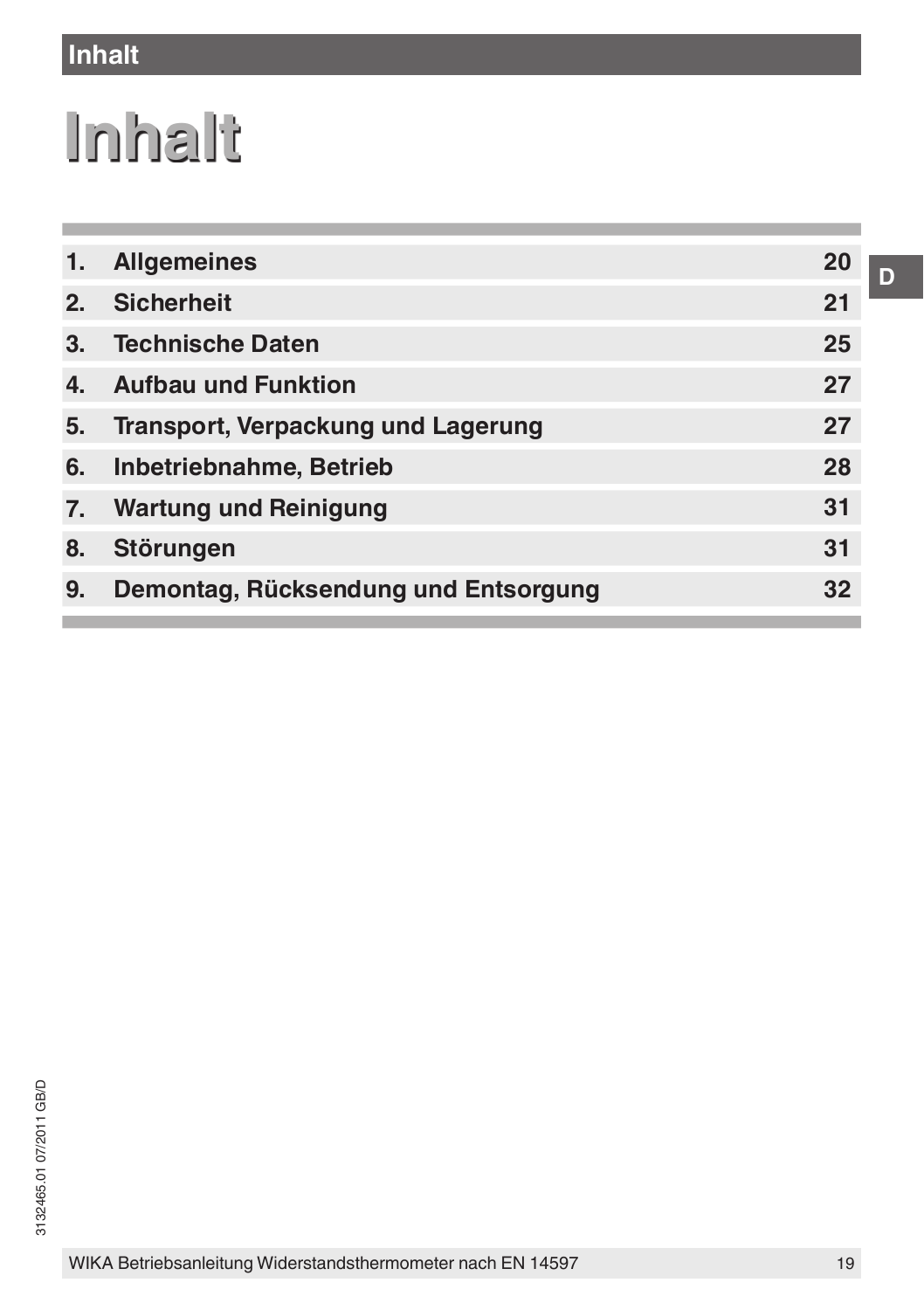# **1. Allgemeines**

# **1. Allgemeines**

■ Das in der Betriebsanleitung beschriebene Gerät wird nach den neuesten Erkenntnissen konstruiert und gefertigt. Alle Komponenten unterliegen während der Fertigung strengen Qualitäts- und Umweltkriterien. Unsere Managementsysteme sind nach ISO 9001 und ISO 14001 zertifiziert.

- Diese Betriebsanleitung gibt wichtige Hinweise zum Umgang mit dem Gerät. Voraussetzung für sicheres Arbeiten ist die Einhaltung aller angegebenen Sicherheitshinweise und Handlungsanweisungen.
- Die für den Einsatzbereich des Gerätes geltenden örtlichen Unfallverhütungsvorschriften und allgemeinen Sicherheitsbestimmungen einhalten.
- Die Betriebsanleitung ist Produktbestandteil und muss in unmittelbarer Nähe des Gerätes für das Fachpersonal jederzeit zugänglich aufbewahrt werden.
- Das Fachpersonal muss die Betriebsanleitung vor Beginn aller Arbeiten sorgfältig durchgelesen und verstanden haben.
- Die Haftung des Herstellers erlischt bei Schäden durch bestimmungswidrige Verwendung, Nichtbeachten dieser Betriebsanleitung, Einsatz ungenügend qualifizierten Fachpersonals sowie eigenmächtiger Veränderung am Gerät.
- Es gelten die allgemeinen Geschäftsbedingungen in den Verkaufsunterlagen.
- Technische Änderungen vorbehalten.
- Weitere Informationen:
- Internet-Adresse: www.wika.de / www.wika.com - Anwendungsberater: Tel.: (+49) 9372/132-0 Fax: (+49) 9372/132-406 E-Mail: info@wika.de

# **Symbolerklärung**



# **WARNUNG!**

… weist auf eine möglicherweise gefährliche Situation hin, die zum Tod oder zu schweren Verletzungen führen kann, wenn sie nicht gemieden wird.



# **VORSICHT!**

… weist auf eine möglicherweise gefährliche Situation hin, die zu geringfügigen oder leichten Verletzungen bzw. Sach- und Umweltschäden führen kann, wenn sie nicht gemieden wird.



## **Information**

… hebt nützliche Tipps und Empfehlungen sowie Informationen für einen effizienten und störungsfreien Betrieb hervor.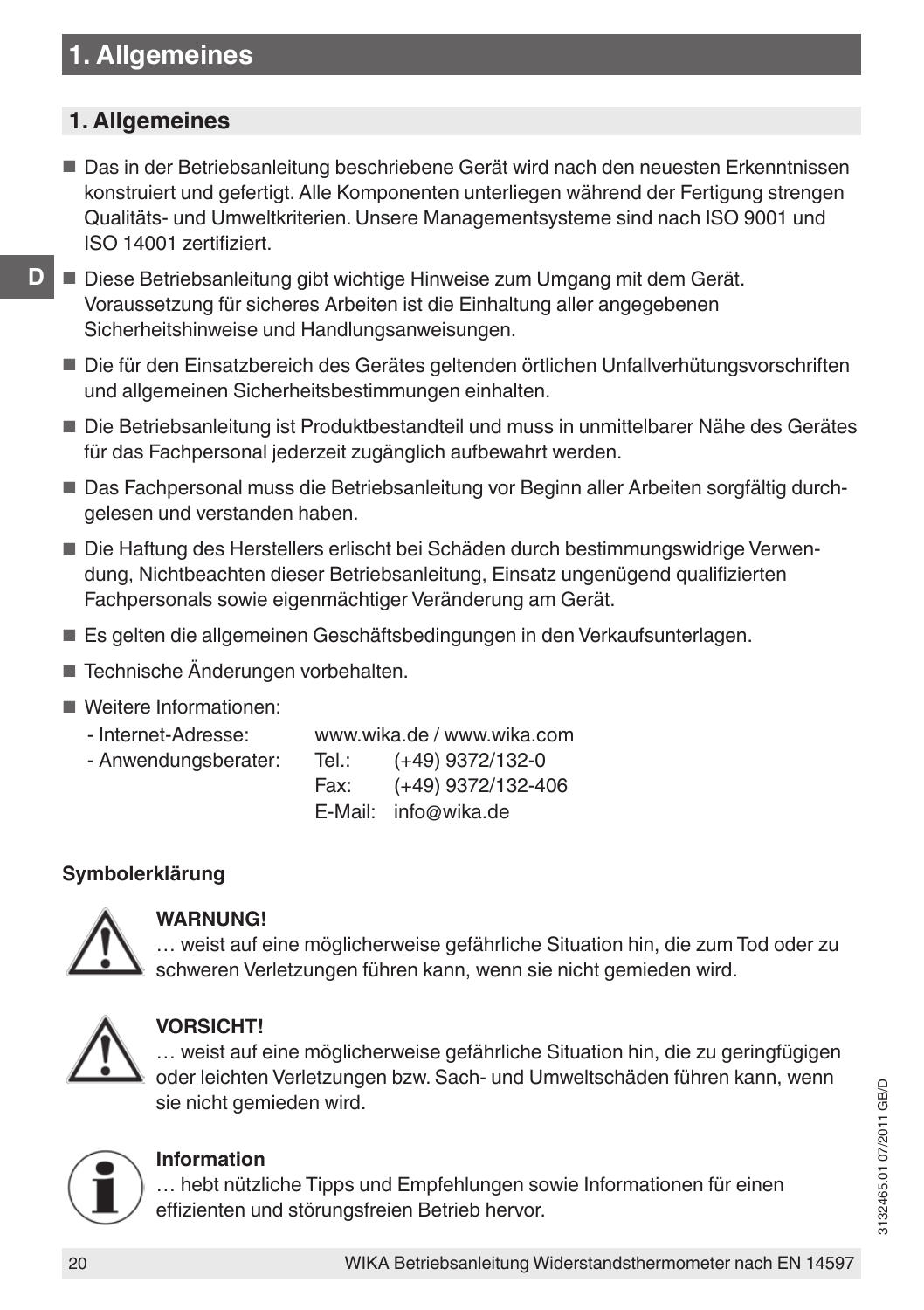# **1. Allgemeines / 2. Sicherheit**



#### **GEFAHR!**

…kennzeichnet Gefährdungen durch elektrischen Strom. Bei Nichtbeachtung der Sicherheitshinweise besteht die Gefahr schwerer oder tödlicher Verletzungen.

#### **Abkürzungen**

**RTD** englisch: "**R**esistance **t**emperature **d**etector"; Widerstandsthermometer

# **2. Sicherheit**



## **WARNUNG!**

Vor Montage, Inbetriebnahme und Betrieb sicherstellen, dass das richtige Thermometer hinsichtlich Messbereich, Ausführung und spezifischen Messbedingungen ausgewählt wurde.

Schutzrohr hinsichtlich Maximaldruck und -temperatur (z. B. Belastungsdiagramme in DIN 43772) auswählen.

Bei Nichtbeachten können schwere Körperverletzungen und/oder Sachschäden auftreten.



Weitere wichtige Sicherheitshinweise befinden sich in den einzelnen Kapiteln dieser Betriebsanleitung.

#### **2.1 Bestimmungsgemäße Verwendung**

Diese Widerstandsthermometer dienen zur Temperaturmessung in industriellen Anwendungen.

Das Widerstandsthermometer ist ausschließlich für den hier beschriebenen bestimmungsgemäßen Verwendungszweck konzipiert und konstruiert und darf nur dementsprechend verwendet werden.

Die technischen Spezifikationen in dieser Betriebsanleitung sind einzuhalten. Eine unsachgemäße Handhabung oder ein Betreiben des Widerstandsthermometers außerhalb der technischen Spezifikationen macht die sofortige Stilllegung und Überprüfung durch einen autorisierten WIKA-Servicemitarbeiter erforderlich.

Wird das Widerstandsthermometer von einer kalten in eine warme Umgebung transportiert, so kann durch Kondensatbildung eine Störung der Gerätefunktion eintreten. Vor einer erneuten Inbetriebnahme die Angleichung der Gerätetemperatur an die Raumtemperatur abwarten.

Ansprüche jeglicher Art aufgrund von nicht bestimmungsgemäßer Verwendung sind ausgeschlossen.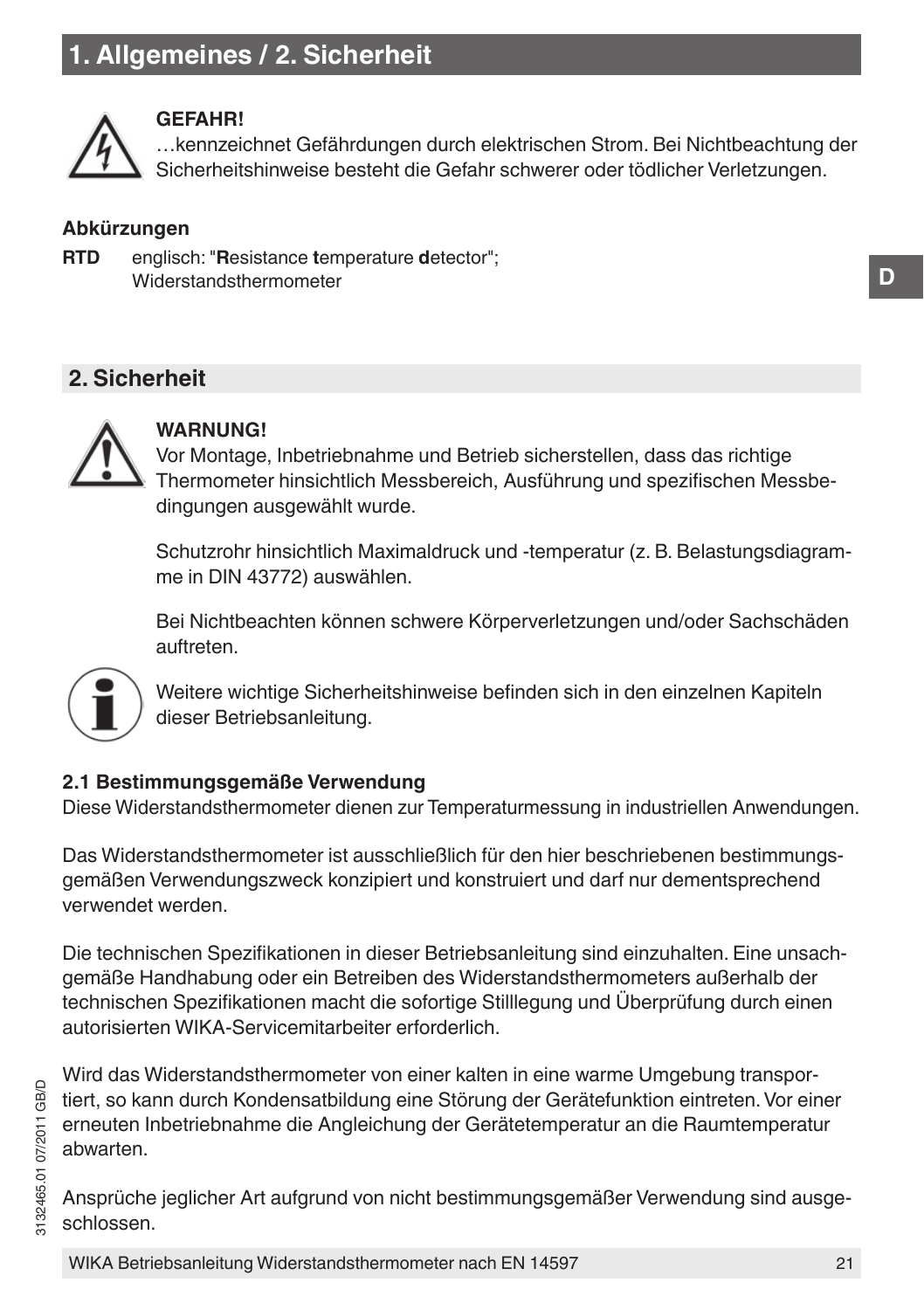# **2. Sicherheit**

#### **2.2 Personalqualifikation**



#### **WARNUNG!**

Verletzungsgefahr bei unzureichender Qualifikation!

Unsachgemäßer Umgang kann zu erheblichen Personen- und Sachschäden führen.

- Die in dieser Betriebsanleitung beschriebenen Tätigkeiten nur durch Fachpersonal nachfolgend beschriebener Qualifikation durchführen lassen.
- Unqualifiziertes Personal von den Gefahrenbereichen fernhalten.

#### **Fachpersonal**

Das Fachpersonal ist aufgrund seiner fachlichen Ausbildung, seiner Kenntnisse der Messund Regelungstechnik und seiner Erfahrungen sowie Kenntnis der landesspezifischen Vorschriften, geltenden Normen und Richtlinien in der Lage, die beschriebenen Arbeiten auszuführen und mögliche Gefahren selbstständig zu erkennen.

Spezielle Einsatzbedingungen verlangen weiteres entsprechendes Wissen, z. B. über aggressive Medien.

## **2.3 Besondere Gefahren**



# **WARNUNG!**

Bei gefährlichen Messstoffen wie z. B. Sauerstoff, Acetylen, brennbaren oder giftigen Stoffen, sowie bei Kälteanlagen, Kompressoren etc. müssen über die gesamten allgemeinen Regeln hinaus die einschlägigen Vorschriften beachtet werden.



## **WARNUNG!**

Schutz vor elektrostatischer Entladung (ESD) erforderlich! Die ordnungsgemäße Verwendung geerdeter Arbeitsflächen und persönlicher Armbänder ist bei Arbeiten mit offenen Schaltkreisen (Leiterplatten) erforderlich, um die Beschädigung empfindlicher elektronischer Bauteile durch elektrostatische Entladung zu vermeiden.

Für ein sicheres Arbeiten am Gerät muss der Betreiber sicherstellen,

- dass eine entsprechende Erste-Hilfe-Ausrüstung vorhanden ist und bei Bedarf jederzeit Hilfe zur Stelle ist.
- dass das Bedienpersonal regelmäßig in allen zutreffenden Fragen von Arbeitssicherheit, Erste-Hilfe und Umweltschutz unterwiesen wird, sowie die Betriebsanleitung und insbesondere die darin enthaltenen Sicherheitshinweise kennt.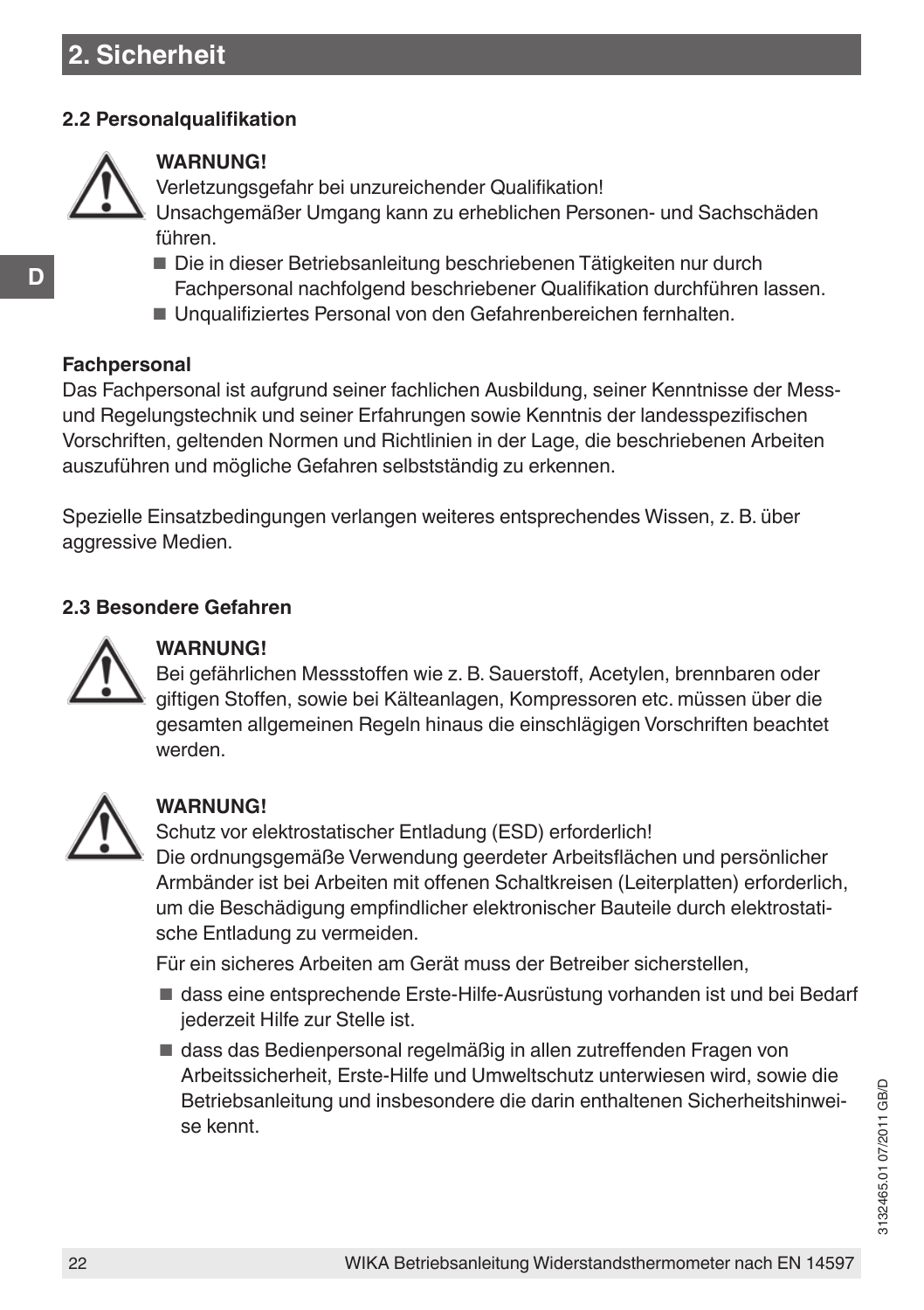# **2. Sicherheit**



#### **GEFAHR!**

Lebensgefahr durch elektrischen Strom Bei Berührung mit spannungsführenden Teilen besteht unmittelbare Lebensgefahr.

Einbau und Montage des elektrischen Gerätes dürfen nur durch das Elektrofachpersonal erfolgen.

Bei Betrieb mit einem defekten Netzgerät (z. B. Kurzschluss von Netzspannung zur Ausgangsspannung) können am Gerät lebensgefährliche Spannungen auftreten!



## **WARNUNG!**

Messstoffreste in ausgebauten Geräten können zur Gefährdung von Personen, Umwelt und Einrichtung führen. Ausreichende Vorsichtsmaßnahmen ergreifen.

Dieses Gerät nicht in Sicherheits- oder in Not-Aus-Einrichtungen benutzen. Fehlerhafte Anwendungen des Gerätes können zu Verletzungen führen.

Am Gerät können im Fehlerfall aggressive Medien mit extremer Temperatur und unter hohem Druck oder Vakuum anliegen.

**D**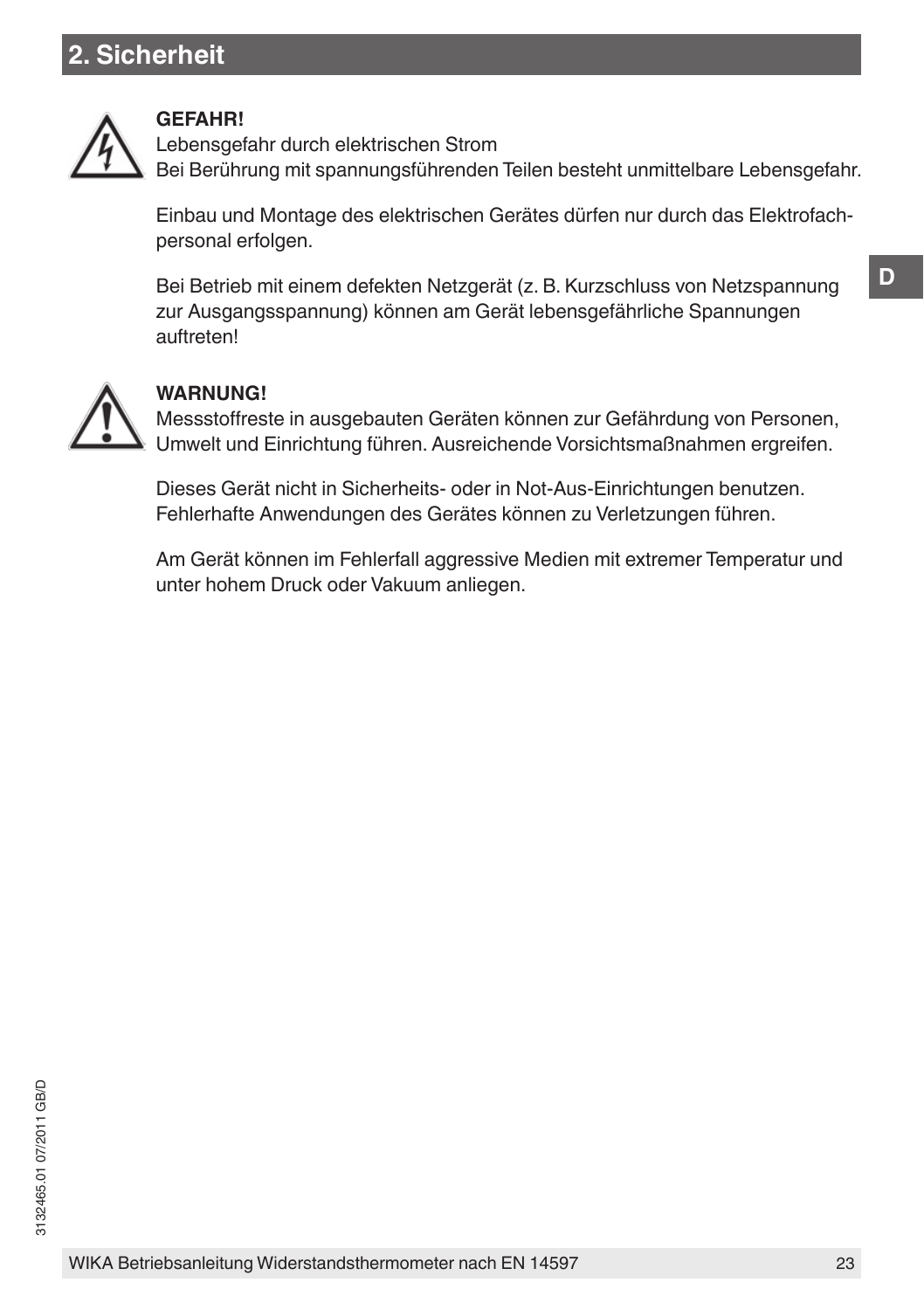# **2. Sicherheit**

## **2.4 Beschilderung / Sicherheitskennzeichnungen**



■ Zusatzschild



■ Typenschild für Messeinsatz TR10-A



## **Symbolerklärung**



Vor Montage und Inbetriebnahme des Gerätes unbedingt die Betriebsanleitung lesen!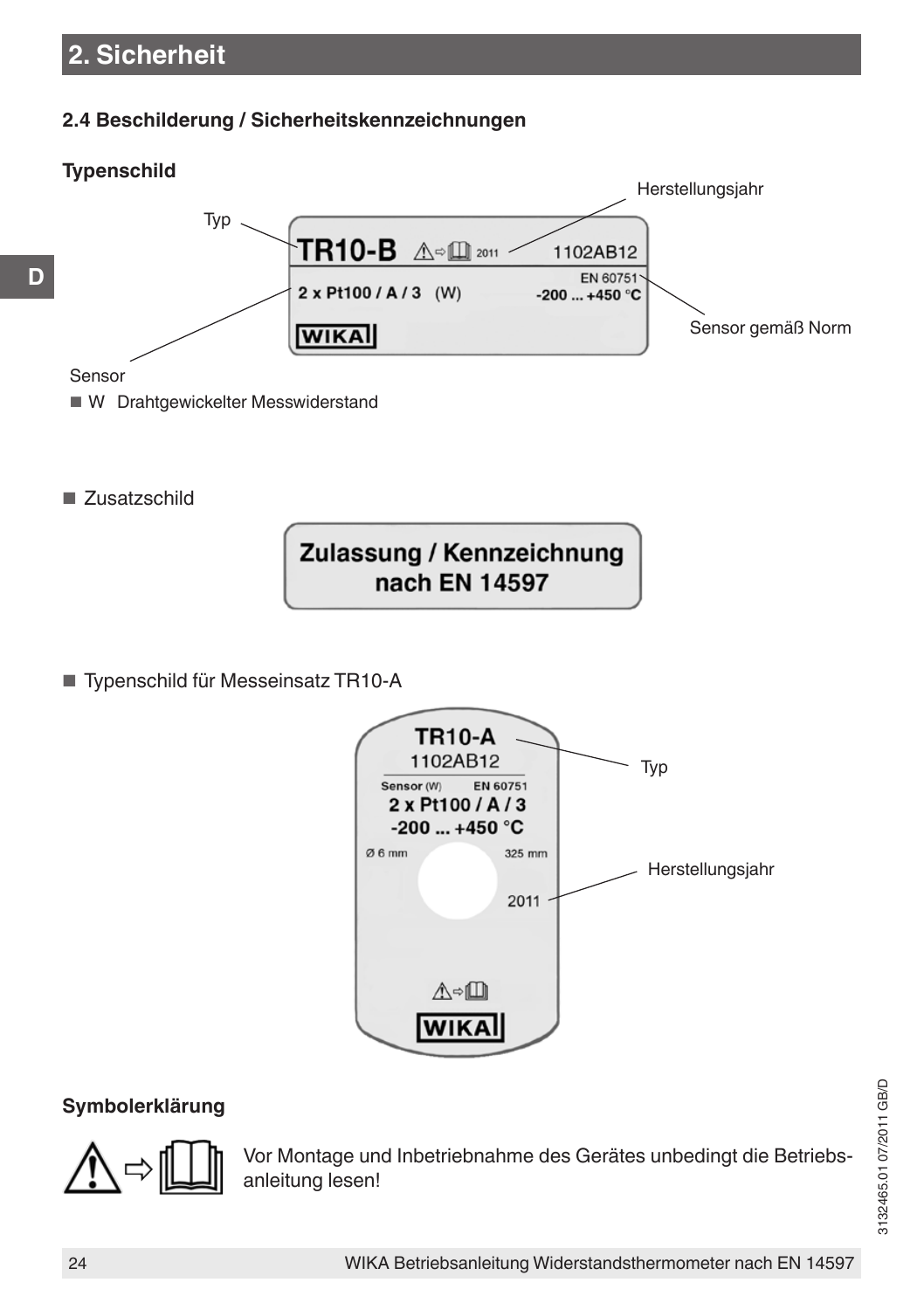# **3. Technische Daten**

## **3.1 Widerstandsthermometer**

#### **Sensor-Schaltungsart**

- 2-Leiter Der Leitungswiderstand geht als Fehler in die Messung ein.
- 3-Leiter Ab einer Kabellänge von ca. 30 m können Messabweichungen auftreten.
- 4-Leiter Der Innenleitungswiderstand der Anschlussdrähte kann vernachlässigt werden.

## **Grenzabweichung des Sensors nach EN 60751**

- Klasse B
- Klasse A
- Klasse AA

Die Kombinationen 2-Leiter-Schaltungsart und Klasse A oder Klasse AA sind nicht zulässig, da der Leitungswiderstand des Messeinsatzes der höheren Sensorgenauigkeit entgegen wirkt.

## **Grundwerte und Grenzabweichungen**

Grundwerte und Grenzabweichungen von Platin-Messwiderständen sind festgelegt in EN 60751.

Der Nennwert von Pt100 Sensoren beträgt 100 Ω bei 0 °C.

Der Temperaturkoeffizient α kann zwischen 0 °C und 100 °C vereinfacht angegeben werden mit:

$$
\alpha=3,85~\cdot~10^{-3}~^\circ C^{-1}
$$

Der Zusammenhang zwischen der Temperatur und dem elektrischen Widerstand wird durch Polynome beschrieben, die ebenfalls in EN 60751 definiert sind. Weiterhin legt diese Norm die Grundwerte in °C-Schritten tabellarisch fest.

| <b>Klasse</b> | <b>Temperaturbereich</b> |                             | Grenzabweichung in °C                  |
|---------------|--------------------------|-----------------------------|----------------------------------------|
|               | Drahtgewickelt (W)       | Dünnschicht (F)             |                                        |
| B             | $-196+600 °C$            | $-50+500$ °C                | $\pm (0.30 + 0.0050 \mid t \mid)^1$    |
| A             | $-100+450$ °C            | $-30+300$ °C                | $\pm (0.15 + 0.0020 \mid t \mid)^1$    |
| AA            | $-50+250$ °C             | $0 \dots 150$ °C $^{\circ}$ | $\pm (0.10 + 0.0017 \,   \, t \,  )^1$ |

1) | t | ist der Zahlenwert der Temperatur in °C ohne Berücksichtigung des Vorzeichens.

#### **Fett gedruckt: Standardausführung**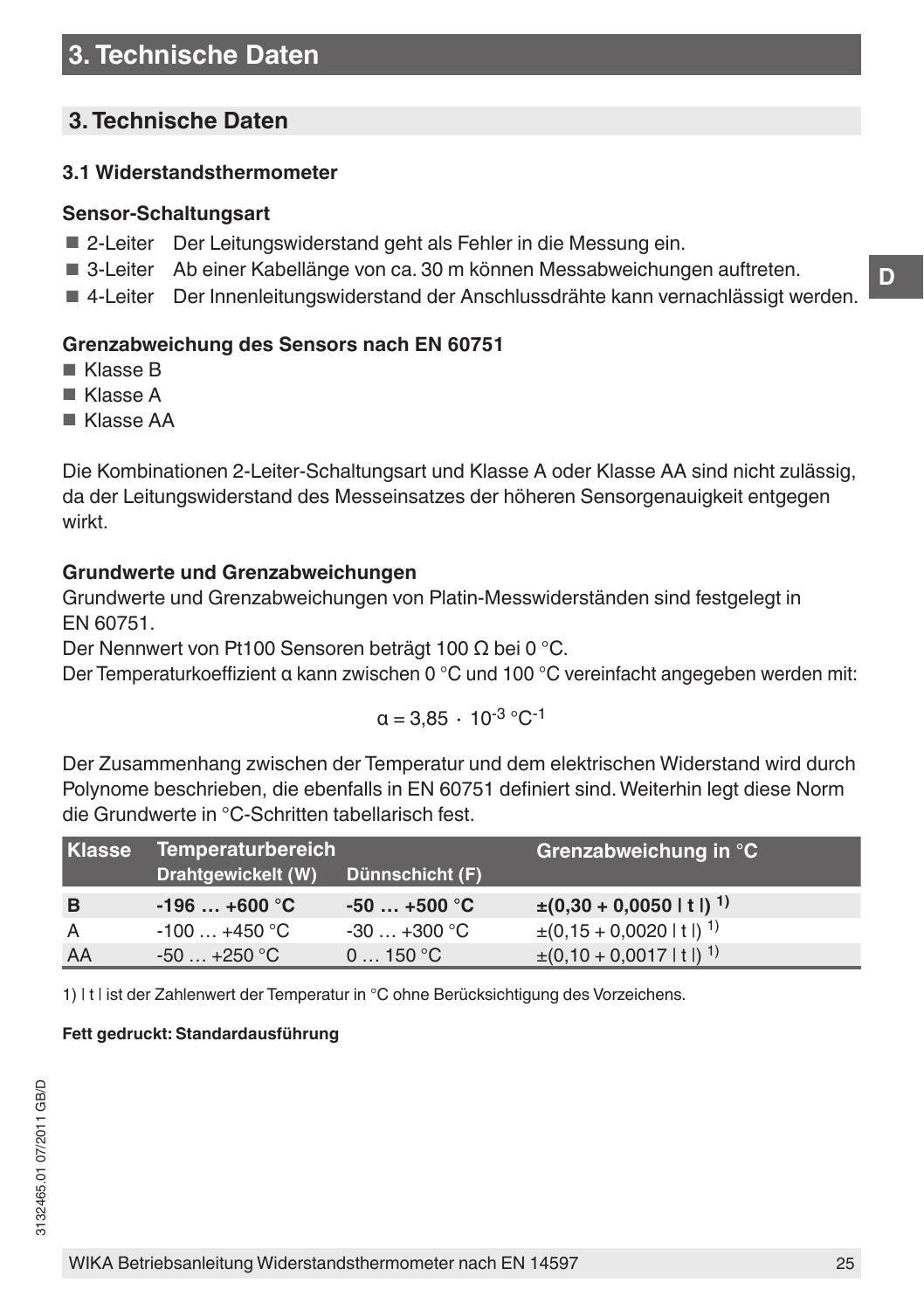| <b>Temperatur</b> | Widerstandswert in $\Omega$ |                 |                  |
|-------------------|-----------------------------|-----------------|------------------|
| $\ln$ °C (ITS 90) | <b>Klasse B</b>             | <b>Klasse A</b> | <b>Klasse AA</b> |
| $-196$            | 19,69  20,80                | -               | -                |
| $-100$            | 59.93  60.58                | 60,1160,40      |                  |
| $-50$             | 80.09  80.52                | 80,2180,41      | 80,2380,38       |
| $-30$             | 88,04  88,40                | 88,14  88,30    | 88,16  88,28     |
| $\mathbf{0}$      | 99,88  100,12               | 99,94  100,06   | 99,96  100,04    |
| 20                | 107.64  107.95              | 107,72  107,87  | 107,74  107,85   |
| 100               | 138,20  138,81              | 138,37  138,64  | 138.40  138.61   |
| 150               | 156.93  157.72              | 157.16  157.49  | 157.91  157.64   |
| 250               | 193,54  194,66              | 193,86  194,33  | 193,91  194,29   |
| 300               | 211,41  212,69              | 211,78  212,32  |                  |
| 450               | 263.31  265.04              | 263.82  264.53  |                  |
| 500               | 280,04  281,91              |                 |                  |
| 600               | 312.65  314.77              |                 |                  |

**Widerstandswerte und Grenzabweichungen bei ausgewählten Temperaturen (Pt100)**

Diese Tabelle bildet den Kalibriervorgang an vordefinierten Temperaturen ab.

D. h. wenn ein Temperaturnormal zur Verfügung steht, so sollte der Widerstandswert des Prüflings innerhalb der oben angegebenen Grenzen liegen.

#### **3.2 Geräteanforderung nach EN 14597**



**D**

# **WARNUNG!**

Die Anforderungen nach EN 14597 "Temperaturregeleinheiten" beachten.

Die Geräte sind nur als Einheit (Thermometer in Verbindung mit Schutzrohr Typ TW35X) zugelassen. Die Zulassung ist nur für die Messung in Flüssigkeiten, z. B. Wasser, Öl gültig.

**IP-Schutzart** (z. B. der Kabelverschraubung in Verbindung mit der Zuleitung) mindestens IP 40 nach EN 60529

**Mindesteintauchtiefe (Messstoff)** 80 mm

**Nenndruckstufe für das Schutzrohr**  $PN = 40$  bar bei  $T_{max} = 400$  °C

# **Maximale Umgebungstemperatur des Anschlusskopfes**

 $T_{\text{H}}$  = 100 °C

Eventuelle Temperatureinschränkung durch Verwendung einer Kabelverschraubung/ Anschlussleitung. Es gilt jeweils der niedrigste Wert.

## **Zeitkonstante**

< 25 Sekunden bei 0,3 m/s Anströmgeschwindigkeit

Weitere technische Daten siehe entsprechendes WIKA Datenblatt oder Bestellunterlagen.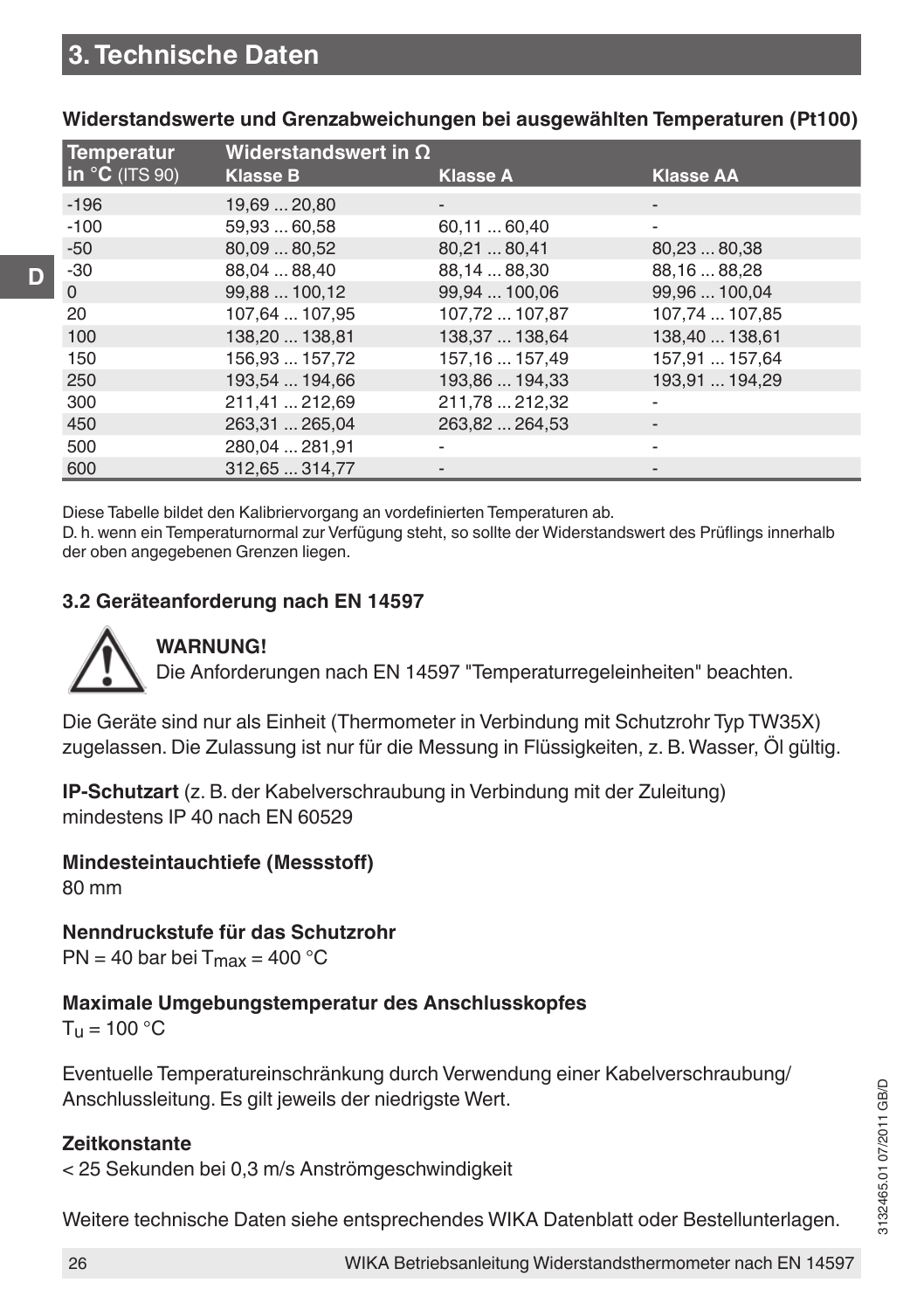# **4. Aufbau und Funktion / 5. Transport, Verpackung, Lagerung**

# **4. Aufbau und Funktion**

#### **4.1 Beschreibung**

Mit Hilfe dieser Widerstandsthermometer werden Temperaturen in Prozessen erfasst. Diese Thermometer eignen sich je nach Ausführung für niedrige und mittlere Prozessanforderungen.

Sie sind als Thermometer mit Anschlusskopf aufgebaut. Optional kann ein Temperatur-Transmitter im Anschlusskopf eingebaut werden. Für diesen Temperatur-Transmitter wird eine eigene Betriebsanleitung beigelegt.

Ein Betrieb dieses Thermometers ohne Schutzrohr ist nicht zulässig.

#### **4.2 Lieferumfang**

Lieferumfang mit dem Lieferschein abgleichen.

# **5. Transport, Verpackung und Lagerung**

#### **5.1 Transport**

Gerät auf eventuell vorhandene Transportschäden untersuchen. Offensichtliche Schäden unverzüglich mitteilen.

#### **5.2 Verpackung**

Verpackung erst unmittelbar vor der Montage entfernen. Die Verpackung aufbewahren, denn diese bietet bei einem Transport einen optimalen Schutz (z. B. wechselnder Einbauort, Reparatursendung).

#### **5.3 Lagerung**

#### **Zulässige Bedingungen am Lagerort:**

■ Lagertemperatur:

Geräte **ohne** eingebauten Transmitter: -40 ... +85 °C

Geräte **mit** eingebautem Transmitter: siehe Betriebsanleitung des entspr. Transmitters

■ Feuchtigkeit: 35 ... 85 % relative Feuchte (keine Betauung)

#### **Vermeidung folgender Einflüsse:**

- Direktes Sonnenlicht oder Nähe zu heißen Gegenständen
- Mechanische Vibration, mechanischer Schock (hartes Aufstellen)
- Ruß, Dampf, Staub und korrosive Gase
- Explosionsgefährdete Umgebung, entzündliche Atmosphären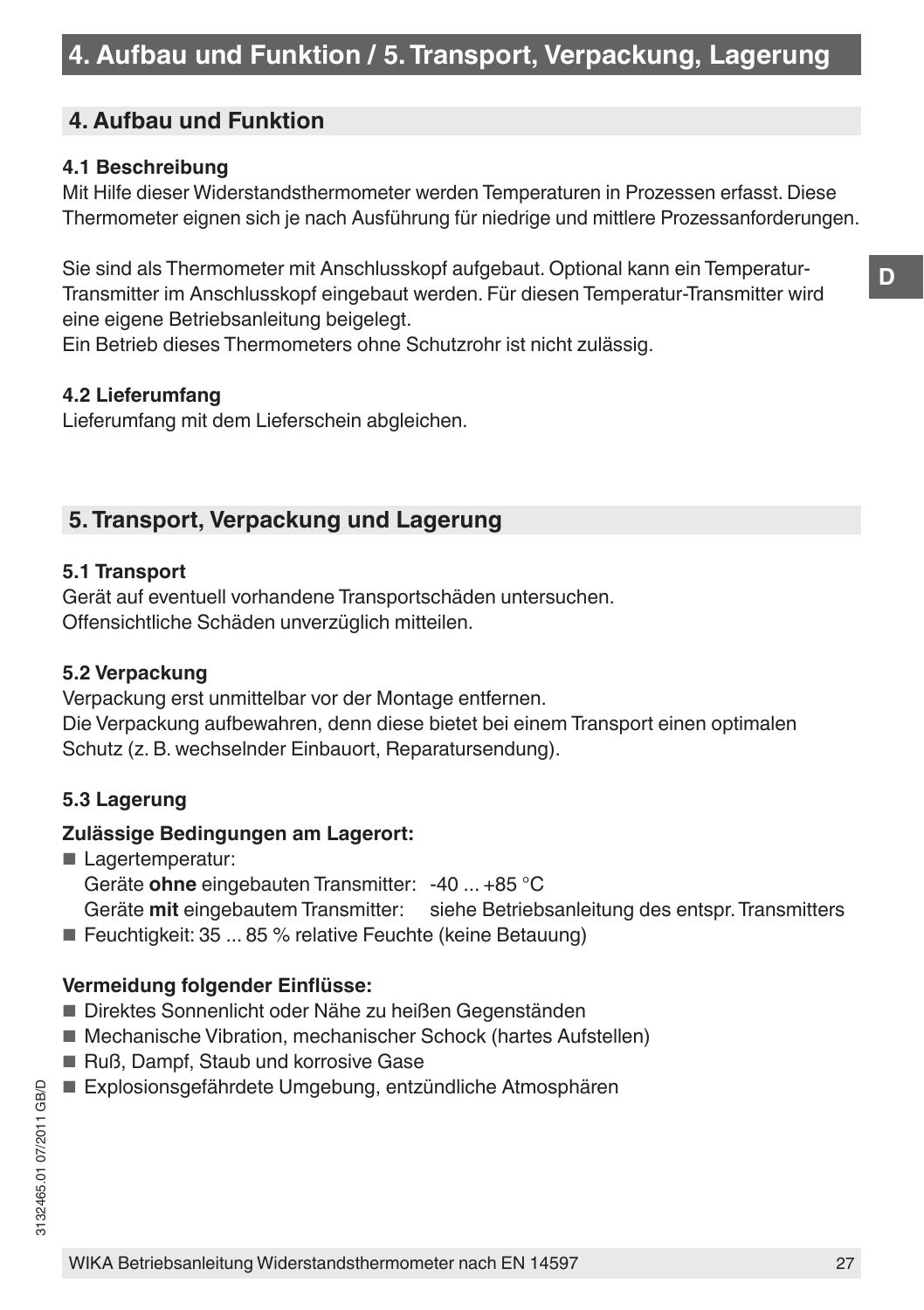# **5. Transport, Verpackung, Lagerung / 6. Inbetriebnahme, ...**

Das Gerät in der Originalverpackung an einem Ort, der die oben gelisteten Bedingungen erfüllt, lagern. Wenn die Originalverpackung nicht vorhanden ist, dann das Gerät wie folgt verpacken und lagern:

- 1. Das Gerät in eine antistatische Plastikfolie einhüllen.
- 2. Das Gerät mit dem Dämmmaterial in der Verpackung platzieren.
- 3. Bei längerer Einlagerung (mehr als 30 Tage) einen Beutel mit Trocknungsmittel der Verpackung beilegen.



**D**

# **WARNUNG!**

Vor der Einlagerung des Gerätes (nach Betrieb) alle anhaftenden Messstoffreste entfernen. Dies ist besonders wichtig, wenn der Messstoff gesundheitsgefährdend ist, wie z. B. ätzend, giftig, krebserregend, radioaktiv, usw.

# **6. Inbetriebnahme, Betrieb**



#### **WARNUNG!**

Bei der Montage des Thermometers die zulässige Betriebstemperatur (Umgebung, Messstoff), auch unter Berücksichtigung von Konvektion und Wärmestrahlung nicht unter- oder überschreiten!



## **WARNUNG!**

Thermometer müssen geerdet sein, wenn an den Anschlussdrähten mit gefährlichen Spannungen zu rechnen ist (hervorgerufen durch z. B. mechanische Beschädigung, elektrostatische Aufladung oder Induktion)!

## **6.1 Elektrischer Anschluss**



## **VORSICHT!**

■ Beschädigung an Kabeln und Leitungen, sowie Verbindungsstellen vermeiden ■ Feindrähtige Leiterenden mit Aderendhülsen versehen (Kabelkonfektionierung)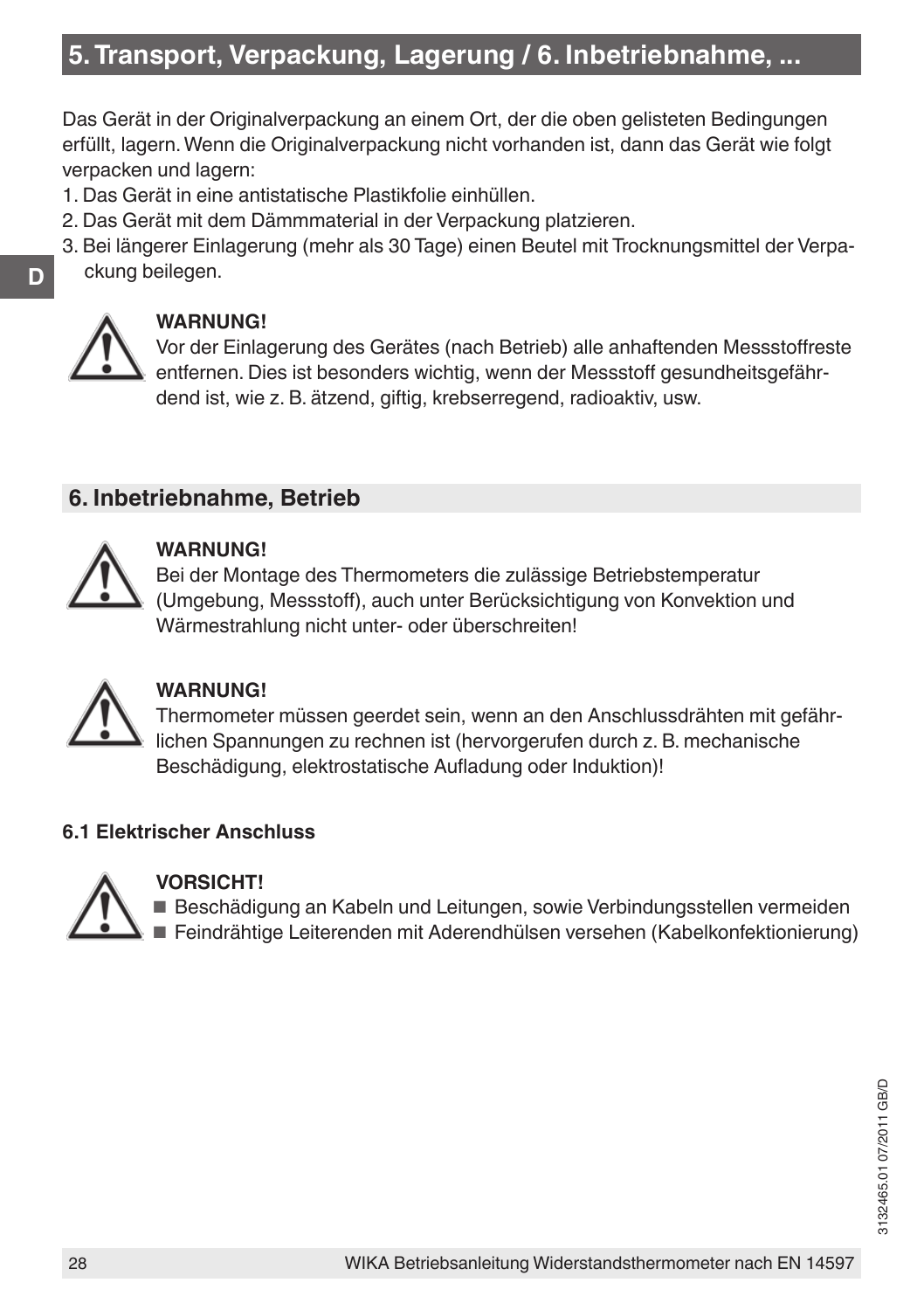Elektrischer Anschluss gemäß nachfolgend aufgezeigter Sensoranschlüsse/Klemmenbelegungen:

## **Widerstandsthermometer mit Anschlusssockel**



## **6.2 Kabelverschraubungen**

Die Abdichtung der Kabelverschraubung muss optimal erfolgen, damit die erforderliche Schutzart erreicht wird.

#### **Voraussetzungen zur Erreichung der Schutzart**

- Kabelverschraubung nur im angegebenen Klemmbereich (Kabeldurchmesser passend zur Kabelverschraubung) verwenden
- Bei Verwendung sehr weicher Kabeltypen nicht den unteren Klemmbereich verwenden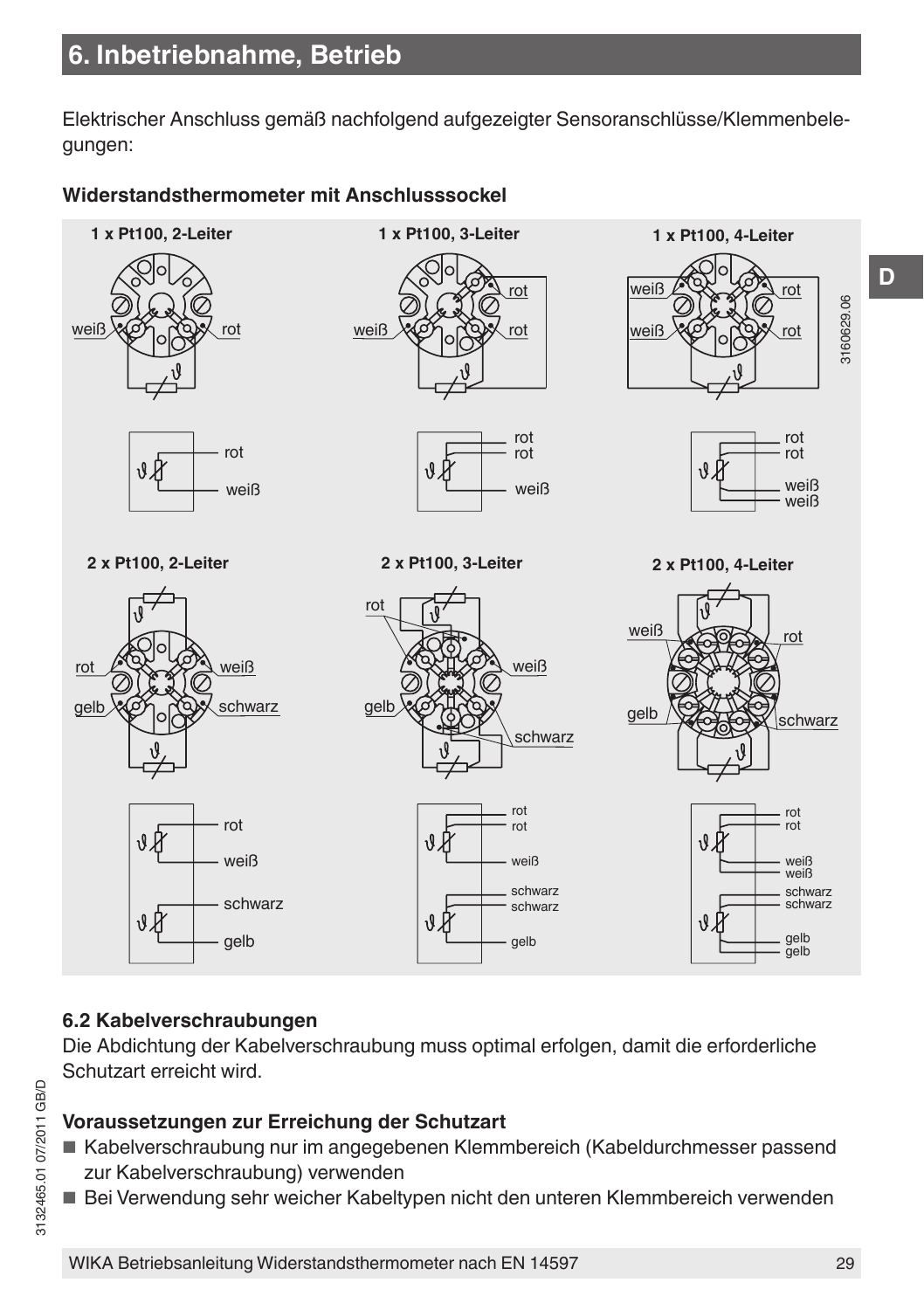# **6. Inbetriebnahme, Betrieb**

- Nur Rundkabel verwenden (ggf. leicht ovaler Querschnitt)
- Kabel nicht verdrillen
- Mehrmaliges Öffnen/Schließen möglich; hat ggf. jedoch negative Auswirkung auf die **Schutzart**
- Bei Kabel mit ausgeprägtem Kaltfließverhalten Verschraubung nachziehen

#### **D 6.3 Zylindrische Gewinde**

Wenn Thermometeranschlusskopf, Halsrohr, Schutzrohr oder Prozessanschluss mit zylindrischen Gewinden (z. B. G ½, M20 x 1,5 ...) verbunden werden, müssen diese Gewinde mit **Dichtungen** gegen den Eintritt von Flüssigkeiten in das Thermometer gesichert werden.

WIKA verwendet standardmäßig eine Kupfer-Profildichtung für die Verbindung Halsrohr zum Schutzrohr und eine Papier-Flachdichtung für die Verbindung Anschlusskopf zum Halsrohr oder Schutzrohr.

Bei Zusammenbauten von Thermometer und Schutzrohr sind diese Dichtungen bereits vormontiert. Es obliegt dem Betreiber der Anlage, die Eignung dieser Dichtung im Hinblick auf die Einsatzbedingungen zu überprüfen und ggfs. durch eine geeignete Dichtung zu ersetzen.

Bei Thermometern ohne Schutzrohr bzw. getrennter Lieferung liegen Dichtungen nicht bei und müssen vom Anwender getrennt bestellt werden.

Bei der Endmontage in die Anlage sind die Gewinde zunächst handfest anzuziehen. Das entspricht auch dem Auslieferungszustand bei vormontierten Zusammenbauten. Die Endfestigkeit muss mit einer halben Schraubenschlüssel-Umdrehung hergestellt werden.



Dichtungen sind nach einer Demontage zu ersetzen!



Dichtungen können unter Angabe der Gewinde mit WIKA Bestell-Nr. und/oder Bezeichnung (siehe Tabelle) bei WIKA bezogen werden.

| <b>WIKA</b><br><b>Bestell-Nr.</b> | <b>Bezeichnung</b>                        | Geeignet für Gewinde       |
|-----------------------------------|-------------------------------------------|----------------------------|
| 1605933                           | $D15 \times D21 \times 1 - NP$ -Univ      | $M24 \times 1.5$           |
| 0479632                           | nach DIN 7603 D16,2 x D21,9 x 1,5 -2.0060 | M24 x 1.5                  |
|                                   |                                           | (Kopf Halsrohr/Schutzrohr) |

Legende:

NP-Univ ≙ Novapress universal  $(2.0060)$  = E-Cu57 nach DIN 1708)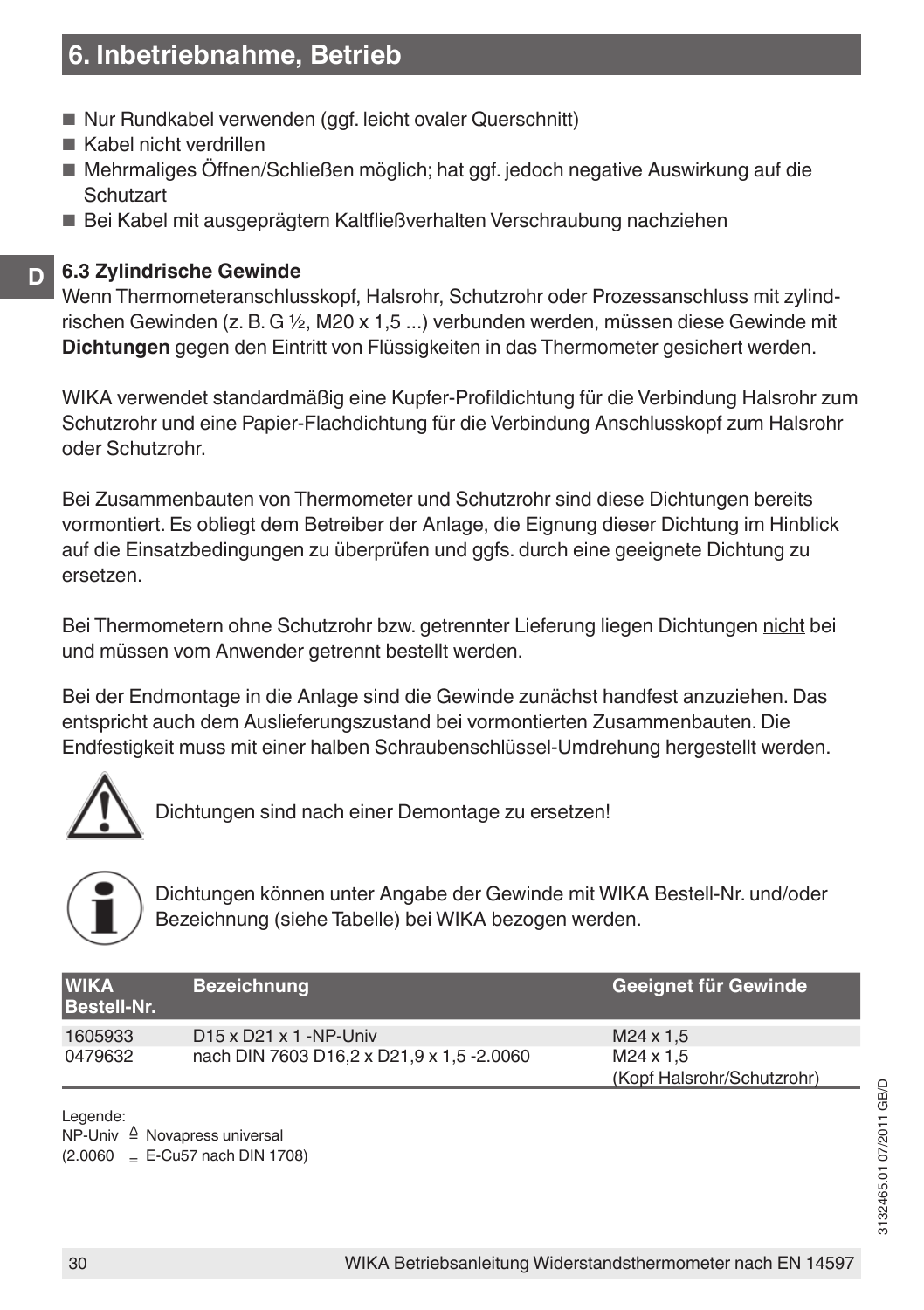# **7. Wartung und Reinigung**

## **7.1 Wartung**

Dieses Widerstandsthermometer ist wartungsfrei. Reparaturen sind ausschließlich vom Hersteller durchzuführen.

# **7.2 Reinigung**



#### **VORSICHT!**

- Das Gerät mit einem feuchten Tuch reinigen.
- Elektrische Anschlüsse nicht mit Feuchtigkeit in Berührung bringen.
- Ausgebautes Gerät vor der Rücksendung spülen bzw. säubern, um Mitarbeiter und Umwelt vor Gefährdung durch anhaftende Messstoffreste zu schützen.
- Messstoffreste in ausgebauten Geräten können zur Gefährdung von Personen, Umwelt und Einrichtung führen. Ausreichende Vorsichtsmaßnahmen ergreifen.



Hinweise zur Rücksendung des Gerätes siehe Kapitel "9.2 Rücksendung".

| <b>Störungen</b>                                                 | <b>Ursachen</b>                                                                                                    | <b>Maßnahmen</b>                                                                                                                       |
|------------------------------------------------------------------|--------------------------------------------------------------------------------------------------------------------|----------------------------------------------------------------------------------------------------------------------------------------|
| Kein Signal/<br>Leitungsbruch                                    | zu hohe mechanische Belastung<br>oder Übertemperatur                                                               | Fühler oder Messeinsatz durch eine<br>geeignete Ausführung ersetzen                                                                    |
| <b>Fehlerhafte Messwerte</b>                                     | Sensordrift durch Übertemperatur                                                                                   | Fühler oder Messeinsatz durch eine<br>geeignete Ausführung ersetzen                                                                    |
|                                                                  | Sensordrift durch chemischen Angriff                                                                               | Ausführung mit Schutzrohr verwenden                                                                                                    |
| <b>Fehlerhafte Messwerte</b><br>(zu gering)                      | Feuchtigkeitseintritt an Kabel oder<br>Messeinsatz                                                                 | Fühler oder Messeinsatz durch eine<br>geeignete Ausführung ersetzen                                                                    |
| <b>Fehlerhafte Messwerte</b><br>und zu lange Ansprech-<br>zeiten | Falsche Einbaugeometrie, z. B. zu<br>geringe Einbautiefe oder zu hohe<br>Wärmeableitung                            | Temperaturempfindlicher Bereich des<br>Sensors muss innerhalb des Mediums<br>liegen, Oberflächenmessungen<br>müssen isoliert sein      |
|                                                                  | Ablagerungen auf dem Sensor oder<br>Schutzrohr                                                                     | Ablagerungen entfernen                                                                                                                 |
| Messsignal "kommt und<br>geht"                                   | Leitungsbruch im Anschlusskabel<br>oder Wackelkontakt durch<br>mechanische Überbelastung                           | Fühler oder Messeinsatz durch eine<br>geeignete Ausführung ersetzen z. B.<br>mit Knickschutzfeder oder dickerem<br>Leitungsquerschnitt |
| Korrosion                                                        | Zusammensetzung des Mediums<br>nicht wie angenommen oder<br>geändert oder falsches Schutzrohr-<br>material gewählt | Medium analysieren und danach<br>besser geeignetes Material wählen<br>oder Schutzrohr regelmäßig erneuern                              |

# **8. Störungen**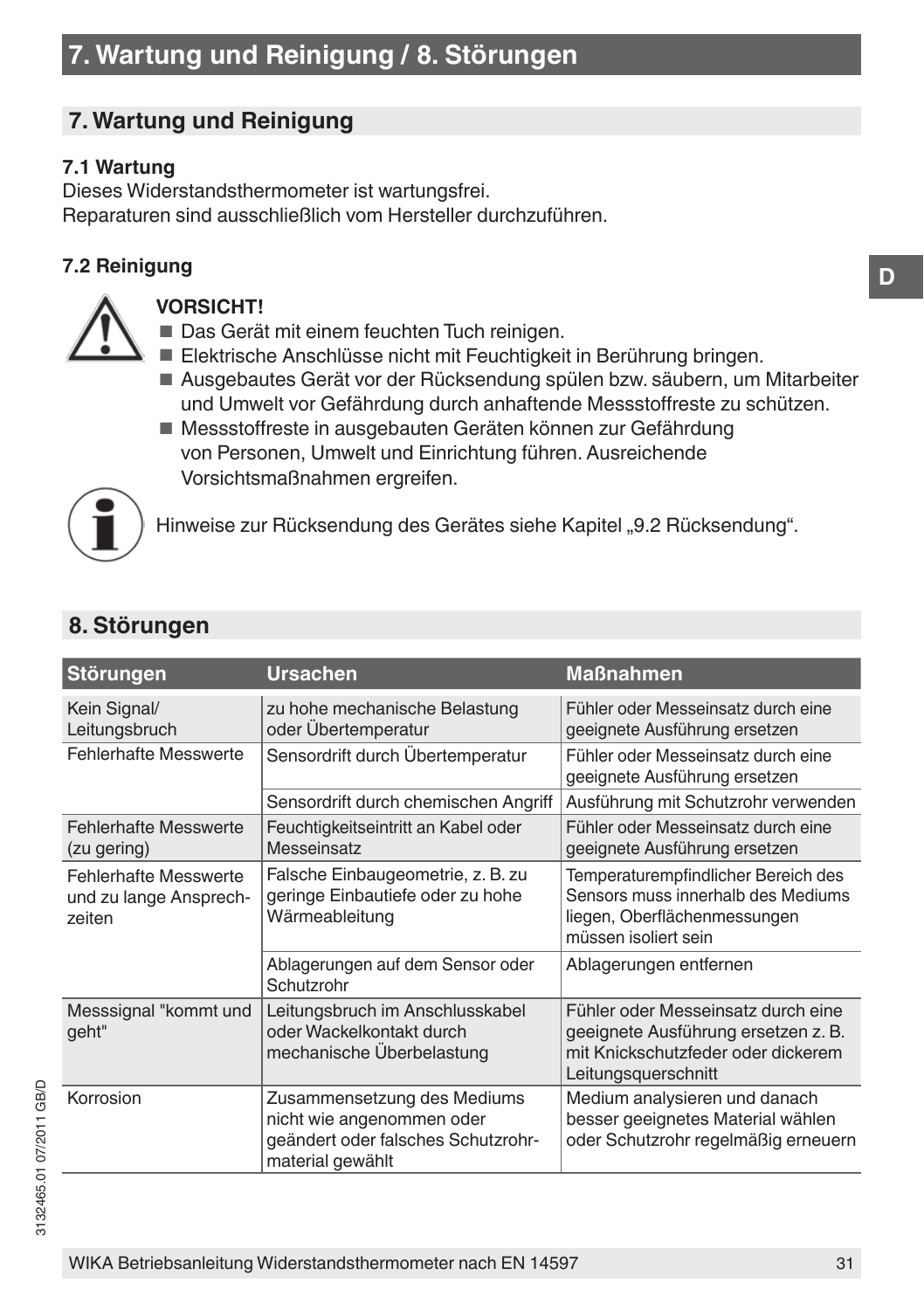# **8. Störungen / 9. Demontage, Rücksendung und Entsorgung**

| Signal gestört | Einstreuung durch elektrische Felder<br>oder Erdschleifen | Geschirmte Anschlussleitungen<br>verwenden, Abstand zu Motoren<br>und leistungsführenden Leitungen<br>erhöhen |
|----------------|-----------------------------------------------------------|---------------------------------------------------------------------------------------------------------------|
|                | Erdschleifen                                              | Potentiale beseitigen, galvanisch<br>getrennte Speisetrenner oder Trans-<br>mitter verwenden                  |



#### **VORSICHT!**

Können Störungen mit Hilfe der oben aufgeführten Maßnahmen nicht beseitigt werden, ist das Gerät unverzüglich außer Betrieb zu setzen, sicherzustellen, dass kein Druck bzw. Signal mehr anliegt und gegen versehentliche Inbetriebnahme zu schützen. In diesem Falle Kontakt mit dem Hersteller aufnehmen. Bei notwendiger Rücksendung die Hinweise unter Kapitel "9.2 Rücksendung" beachten.

# **9. Demontage, Rücksendung und Entsorgung**



#### **WARNUNG!**

Messstoffreste in ausgebauten Geräten können zur Gefährdung von Personen, Umwelt und Einrichtung führen. Ausreichende Vorsichtsmaßnahmen ergreifen.

#### **9.1 Demontage**



### **WARNUNG!**

Verbrennungsgefahr! Vor dem Ausbau das Gerät ausreichend abkühlen lassen! Beim Ausbau besteht Gefahr durch austretende, gefährlich heiße Messstoffe.

Widerstandsthermometer und Schutzrohr nur im drucklosen Zustand demontieren!

#### **9.2 Rücksendung**



#### **WARNUNG!**

Beim Versand des Gerätes unbedingt beachten: Alle an WIKA gelieferten Geräte müssen frei von Gefahrstoffen (Säuren, Laugen, Lösungen, etc.) sein.

Zur Rücksendung des Gerätes die Originalverpackung oder eine geeignete Transportverpackung verwenden.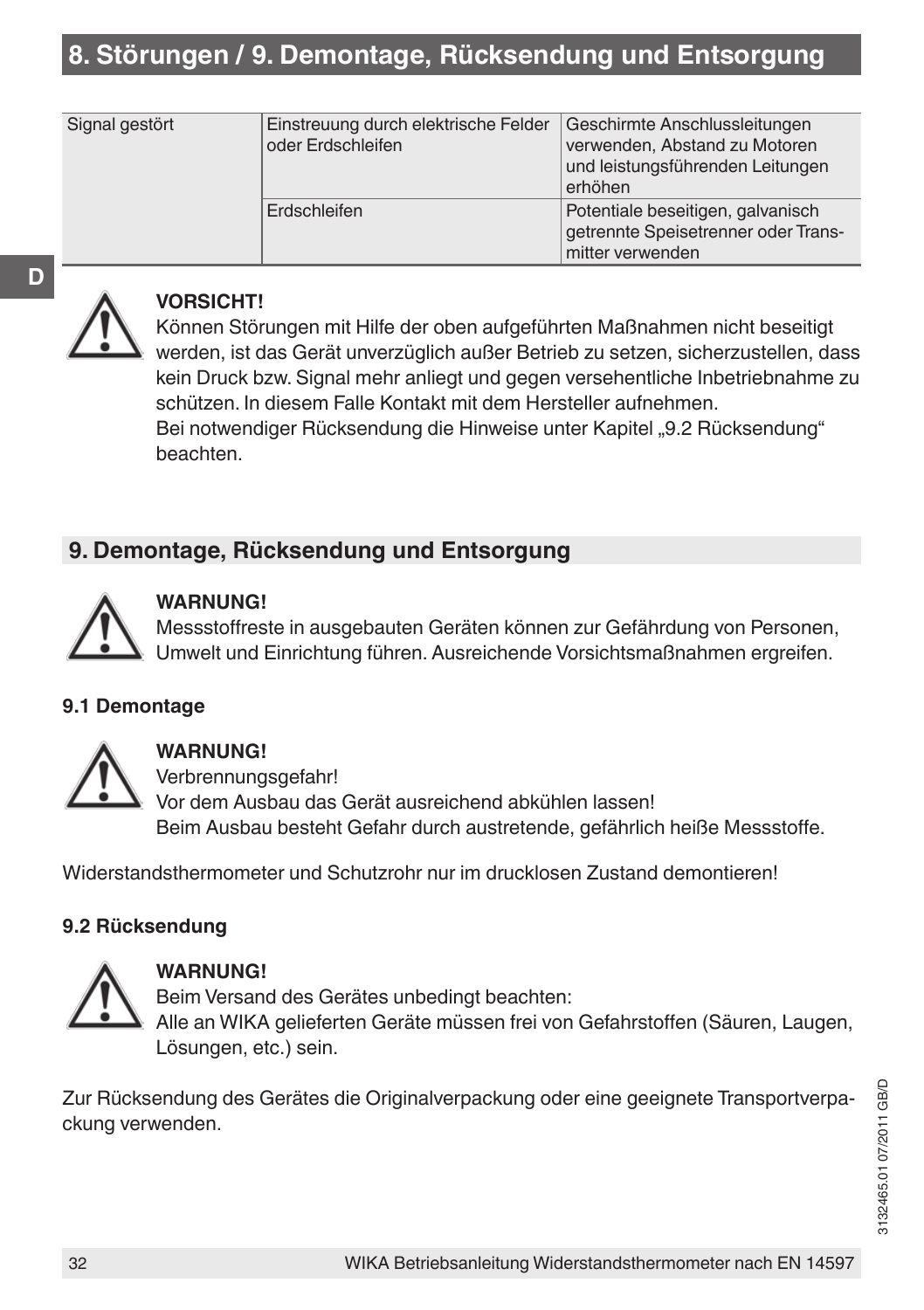# **9. Demontage, Rücksendung und Entsorgung**

#### **Um Schäden zu vermeiden:**

- 1. Das Gerät in eine antistatische Plastikfolie einhüllen.
- 2. Das Gerät mit dem Dämmmaterial in der Verpackung platzieren. Zu allen Seiten der Transportverpackung gleichmäßig dämmen.
- 3. Wenn möglich einen Beutel mit Trocknungsmittel der Verpackung beifügen.
- 4. Sendung als Transport eines hochempfindlichen Messgerätes kennzeichnen.

Dem Gerät das Rücksendeformular ausgefüllt beifügen.



Das Rücksendeformular steht im Internet zur Verfügung: **www.wika.de / Service / Rücksendung**

#### **9.3 Entsorgung**

Durch falsche Entsorgung können Gefahren für die Umwelt entstehen.

Gerätekomponenten und Verpackungsmaterialien entsprechend den landesspezifischen Abfallbehandlungs- und Entsorgungsvorschriften umweltgerecht entsorgen.

**D**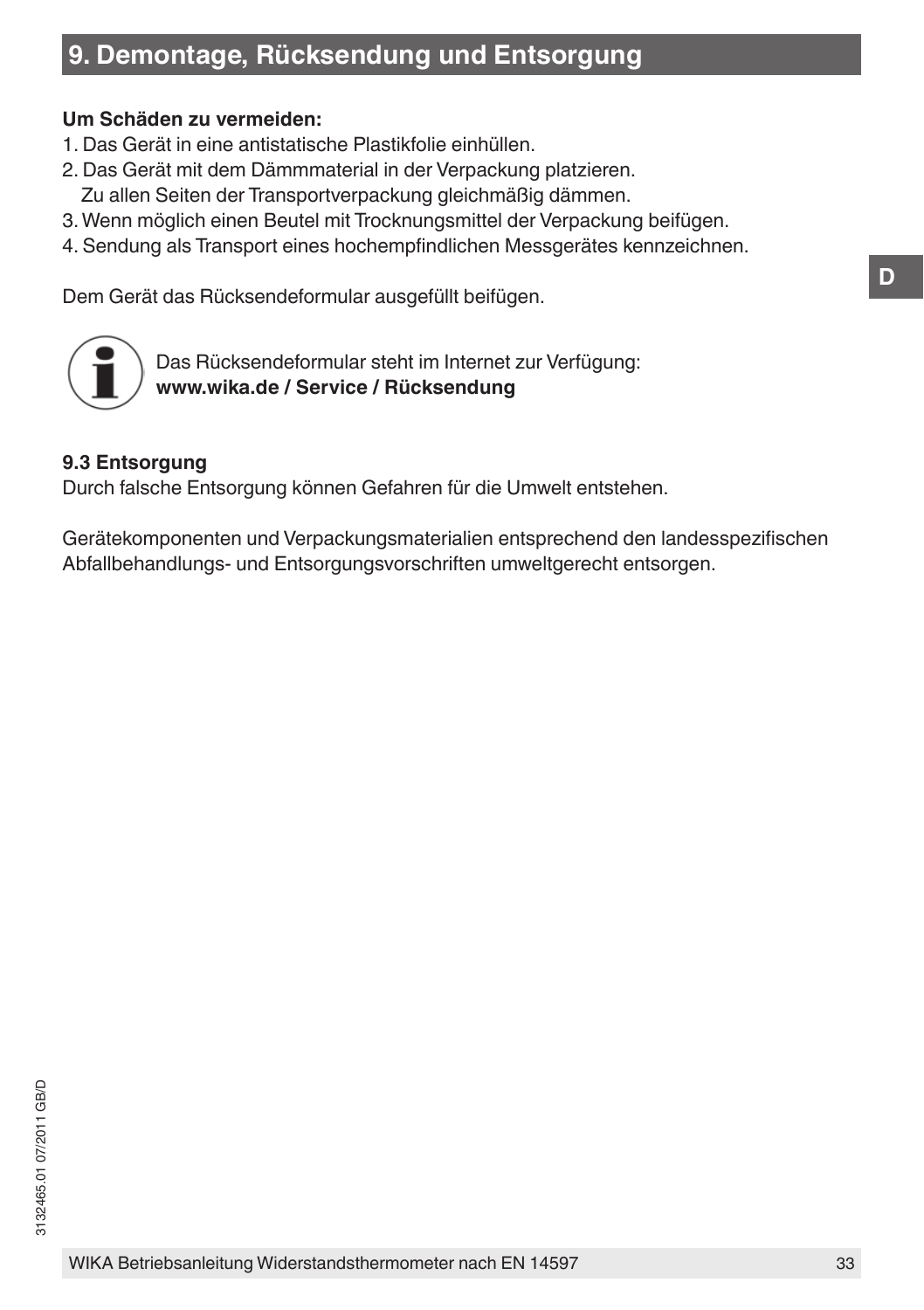# **WIKA global**

#### **Europe**

#### **Austria**

WIKA Messgerätevertrieb Ursula Wiegand GmbH & Co. KG 1230 Vienna<br>Tel  $(+43)$  $(+43)$  1 86916-31 Fax: (+43) 1 86916-34 E-Mail: info@wika.at www.wika.at

#### **Benelux**

WIKA Benelux 6101 WX Echt Tel. (+31) 475 535-500 Fax: (+31) 475 535-446 E-Mail: info@wika.nl www.wika.nl

#### **Bulgaria**

WIKA Bulgaria EOOD Bul. "Al. Stamboliiski" 205 1309 Sofia Tel. (+359) 2 82138-10 Fax: (+359) 2 82138-13 E-Mail: t.antonov@wika.bg

#### **Croatia**

WIKA Croatia d.o.o. Hrastovicka 19 10250 Zagreb-Lucko Tel. (+385) 1 6531034 Fax: (+385) 1 6531357 E-Mail: info@wika.hr www.wika.hr

#### **Finland**

WIKA Finland Oy 00210 Helsinki<br>Tel (+358) 9 Tel. (+358) 9-682 49 20 Fax: (+358) 9-682 49 270 E-Mail: info@wika.fi www.wika.fi

#### **France**

WIKA Instruments s.a.r.l. 95610 Eragny-sur-Oise Tel. (+33) 1 343084-84 Fax: (+33) 1 343084-94 E-Mail: info@wika.fr www.wika.fr

#### **Germany**

WIKA Alexander Wiegand SE & Co. KG 63911 Klingenberg<br>Tel. (+49) 9372 1  $(+49)$  9372 132-0 Fax: (+49) 9372 132-406 E-Mail: info@wika.de www.wika.de

#### **Italy**

WIKA Italia Srl & C. Sas 20020 Arese (Milano)<br>Tel. (+39) 02 9386-1  $(+39)$  02 9386-11 Fax: (+39) 02 9386-174 E-Mail: info@wika.it www.wika.it

#### **Poland**

WIKA Polska S.A. 87-800 Wloclawek Tel. (+48) 542 3011-00 Fax: (+48) 542 3011-01 E-Mail: info@wikapolska.pl www.wikapolska.pl

#### **Romania**

WIKA Instruments Romania S.R.L. Bucuresti, Sector 5 Calea Rahovei Nr. 266-268 Corp 61, Etaj 1 78202 Bucharest Tel. (+40) 21 4048327 Fax: (+40) 21 4563137 E-Mail: m.anghel@wika.ro

#### **Russia**

ZAO WIKA MERA 127015 Moscow Tel. (+7) 495-648 01 80 Fax: (+7) 495-648 01 81 E-Mail: info@wika.ru www.wika.ru

#### **Serbia**

WIKA Merna Tehnika d.o.o. Sime Solaje 15 11060 Belgrade Tel. (+381) 11 2763722 Fax: (+381) 11 753674 E-Mail: info@wika.co.yu www.wika.co.yu

#### **Spain**

Instrumentos WIKA, S.A. C/Josep Carner, 11-17 08205 Sabadell (Barcelona)<br>Tel. (+34) 933 938630 (+34) 933 938630 Fax: (+34) 933 938666 E-Mail: info@wika.es www.wika.es

#### **Switzerland**

MANOMETER AG 6285 Hitzkirch<br>Tel (+41) 41 Tel. (+41) 41 91972-72 Fax: (+41) 41 91972-73 E-Mail: info@manometer.ch www.manometer.ch

#### **Turkey**

WIKA Instruments Istanbul Basinc ve Sicaklik Ölcme Cihazlari Ith. Ihr. ve Tic. Ltd. Sti. Bayraktar Bulvari No. 21 34775 Yukari Dudullu - Istanbul<br>Tel (+90) 216 41590-66  $(+90)$  216 41590-66 Fax: (+90) 216 41590-97 E-Mail: info@wika.com.tr www.wika.com.tr

#### **Ukraine**

OOO WIKA Pribor Mariny Raskovoj Str. 11 Building A, Office 705 and 708 Kiev, 02660 Business Center "NOVA"<br>Tel (+38) 044 496-838  $(+38)$  044 496-8380 Fax (+38) 044 496-8380 E-Mail: info@wika.ua www.wika.ua

#### **United Kingdom**

WIKA Instruments Ltd Merstham, Redhill RH13LG<br>Tel. (+44) 1737 644-008 (+44) 1737 644-008 Fax: (+44) 1737 644-403 E-Mail: info@wika.co.uk www.wika.co.uk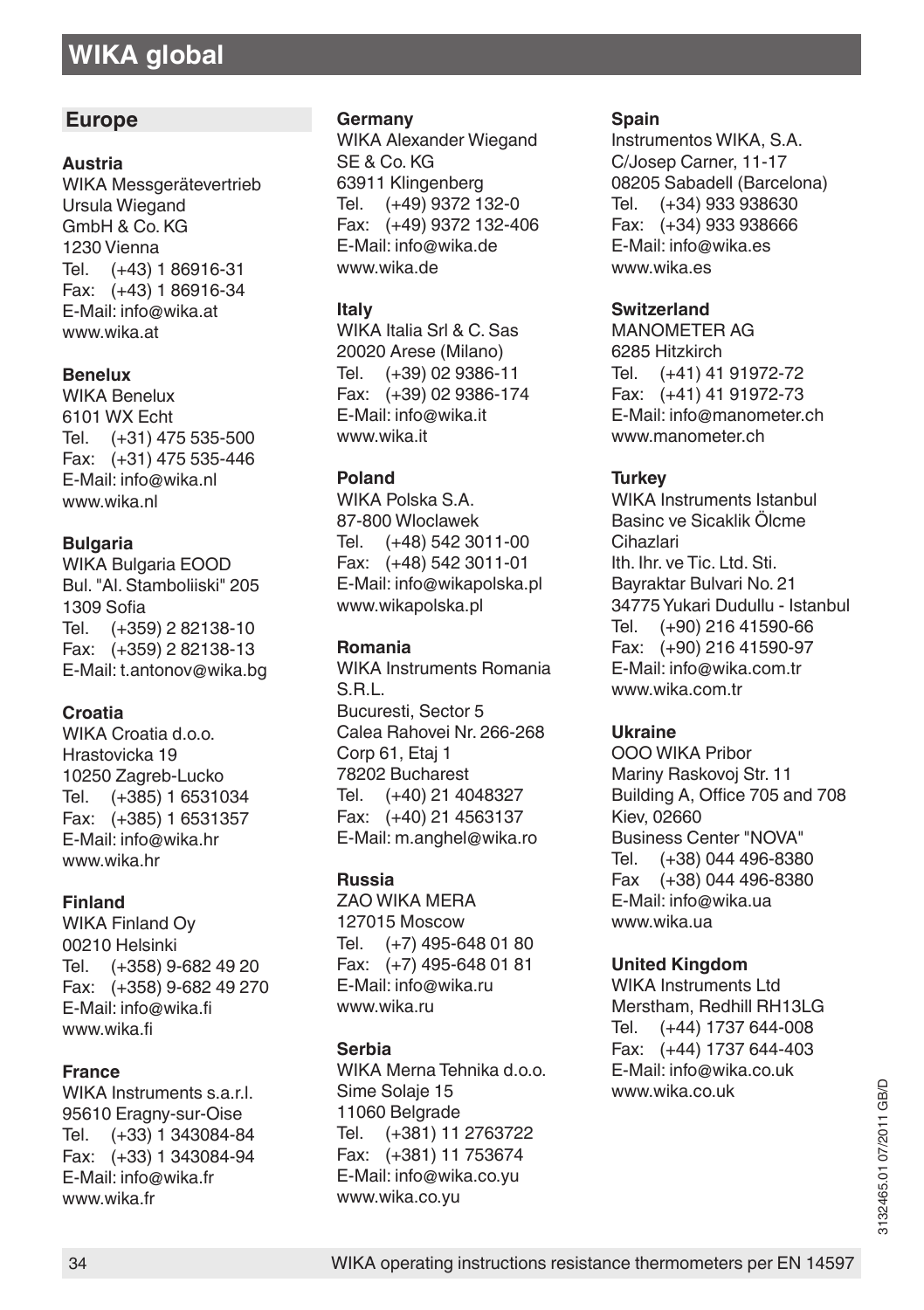#### **North America**

#### **Canada**

WIKA Instruments Ltd. Head Office Edmonton, Alberta, T6N 1C8<br>Tel. (+1) 780 46370-35  $(+1)$  780 46370-35 Fax: (+1) 780 46200-17 E-Mail: info@wika.ca www.wika.ca

#### **Mexico**

Instrumentos WIKA Mexico S.A. de C.V. 01210 Mexico D.F.<br>Tel (+52) 55.554 (+52) 55 55466329 E-Mail: ventas@wika.com www.wika.com.mx

#### **USA**

WIKA Instrument Corporation Lawrenceville, GA 30043<br>Tel (+1) 770 5138200  $(+1)$  770 5138200 Fax: (+1) 770 3385118 E-Mail: info@wika.com www.wika.com

WIKA Instrument Corporation Houston Facility 950 Hall Court Deer Park, TX 77536<br>Tel (+1) 713-4750  $(+1)$  713-475 0022 Fax (+1) 713-475 0011 E-mail: info@wikahouston.com www.wika.com

Mensor Corporation 201 Barnes Drive San Marcos, TX 78666 Tel. (+1) 512 3964200-15 Fax (+1) 512 3961820 E-Mail: sales@mensor.com www.mensor.com

3132465.01 07/2011 GB/D 3132465.01 07/2011 GB/D

#### **South America**

#### **Argentina**

WIKA Argentina S.A. Buenos Aires Tel. (+54) 11 47301800 Fax: (+54) 11 47610050 E-Mail: info@wika.com.ar www.wika.com.ar

#### **Brazil**

WIKA do Brasil Ind. e Com. Ltda. CEP 18560-000 Iperó - SP Tel. (+55) 15 34599700 Fax: (+55) 15 32661650 E-Mail: marketing@wika.com.br www.wika.com.br

#### **Chile**

WIKA Chile S.p.A. Coronel Pereira 72 Oficina 101 Las Condes Santiago de Chile Tel. (+56) 2 3651719 E-Mail: info@wika.cl www.wika.cl

#### **Asia**

**China**

WIKA International Trading Co., Ltd. A2615, NO.100, Zunyi Road **Changning District** Shanghai 200051 Tel. (+86) 21 538525-72 Fax: (+86) 21 538525-75 E-Mail: info@wika.cn www. wika.com.cn

#### **India**

WIKA Instruments India Pvt. Ltd. Village Kesnand, Wagholi Pune - 412 207 Tel. (+91) 20 66293-200 Fax: (+91) 20 66293-325 E-Mail: sales@wika.co.in www.wika.co.in

#### **Japan**

WIKA Japan K. K. Tokyo 105-0023<br>Tel (+81) 3.54  $(+81)$  3 543966-73 Fax: (+81) 3 543966-74 E-Mail: info@wika.co.jp

#### **Kazakhstan**

WIKA Kazakhstan I I P 169, Rayimbek avenue 050050 Almaty, Kazakhstan Tel. (+7) 32 72330848 Fax: (+7) 32 72789905 E-Mail: info@wika.kz www.wika.kz

#### **Korea**

WIKA Korea Ltd. #569-21 Gasan-dong Seoul 153-771 Korea<br>Tel (+82) 2 869 05 Tel. (+82) 2 869 05 05 Fax (+82) 2 869 05 25 E-Mail: info@wika.co.kr www.wika.co.kr

#### **Malaysia**

WIKA Instrumentation (M) Sdn. Bhd. 47100 Puchong, Selangor<br>Tel (+60) 3.80.63.10.80  $(+60)$  3 80 63 10 80 Fax: (+60) 3 80 63 10 70 E-Mail: info@wika.com.my www.wika.com.my

#### **Singapore**

WIKA Instrumentation Pte. Ltd. 569625 Singapore<br>Tel. (+65) 68 44  $(+65)$  68 44 55 06 Fax: (+65) 68 44 55 07 E-Mail: info@wika.com.sg www.wika.com.sg

#### **Taiwan**

WIKA Instrumentation Taiwan Ltd. Pinjen, Taoyuan Tel. (+886) 3 420 6052 Fax: (+886) 3 490 0080 E-Mail: info@wika.com.tw www.wika.com.tw